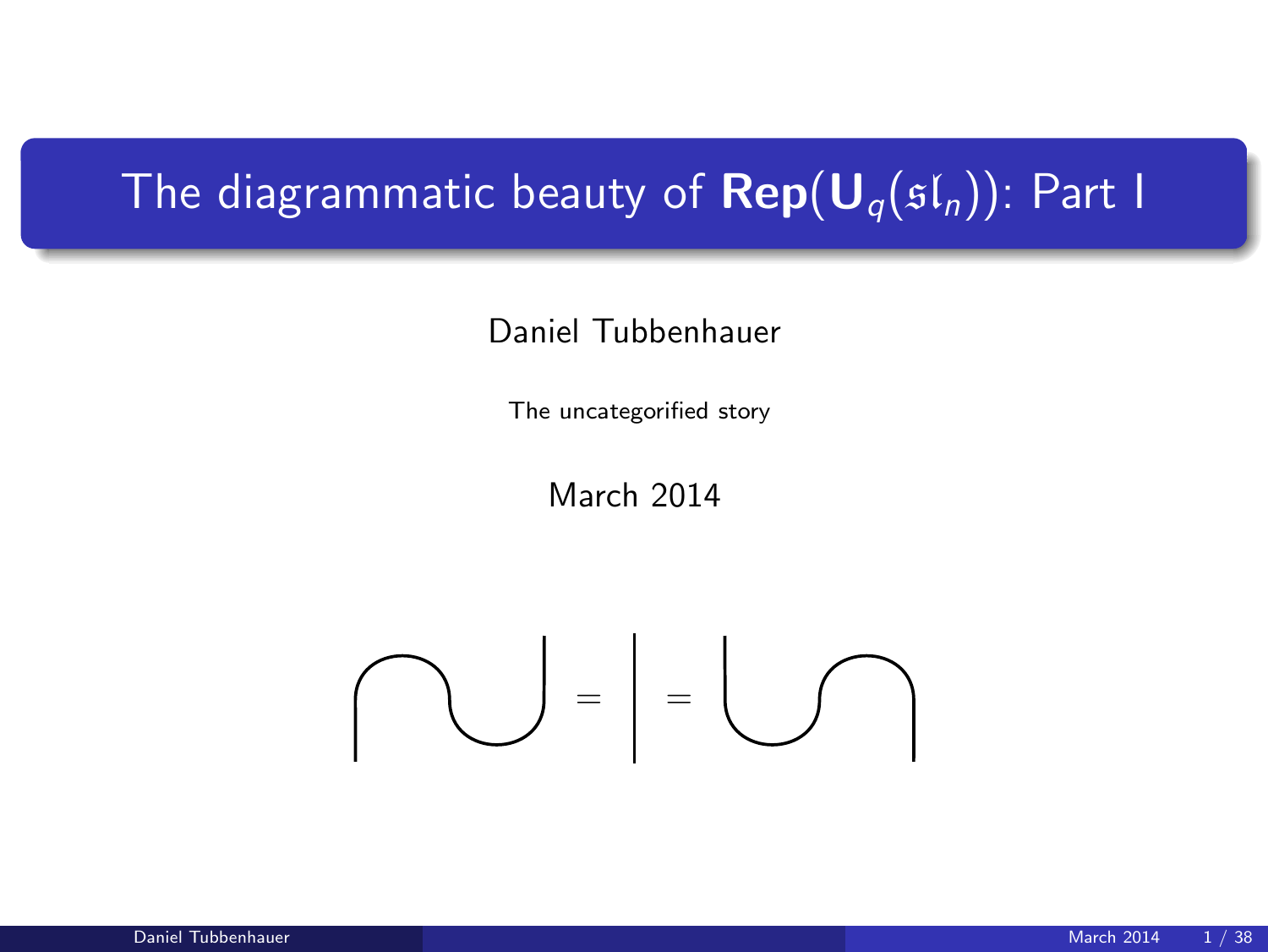#### [The diagrammatic calculus](#page-2-0)

- $\bullet$  sl<sub>2</sub>[-webs](#page-2-0)
- The  $sI_2$ [-flow lines](#page-7-0)
- [Algebra is rigid](#page-9-0)

### [The representation theory of](#page-11-0)  $U_q(sI_2)$

- [The algebra](#page-11-0)
- [Connection to the diagrammatic calculus](#page-15-0)
- **[Invariant tensors](#page-18-0)**

#### 3 [Connection to the](#page-25-0)  $sI_n$ -link-polynomials

- [The Jones polynomial](#page-25-0)
- [Reshetikhin-Turaev: Jones is an intertwiner](#page-28-0)
- [RT polynomials using](#page-31-0)  $sI_n$ -webs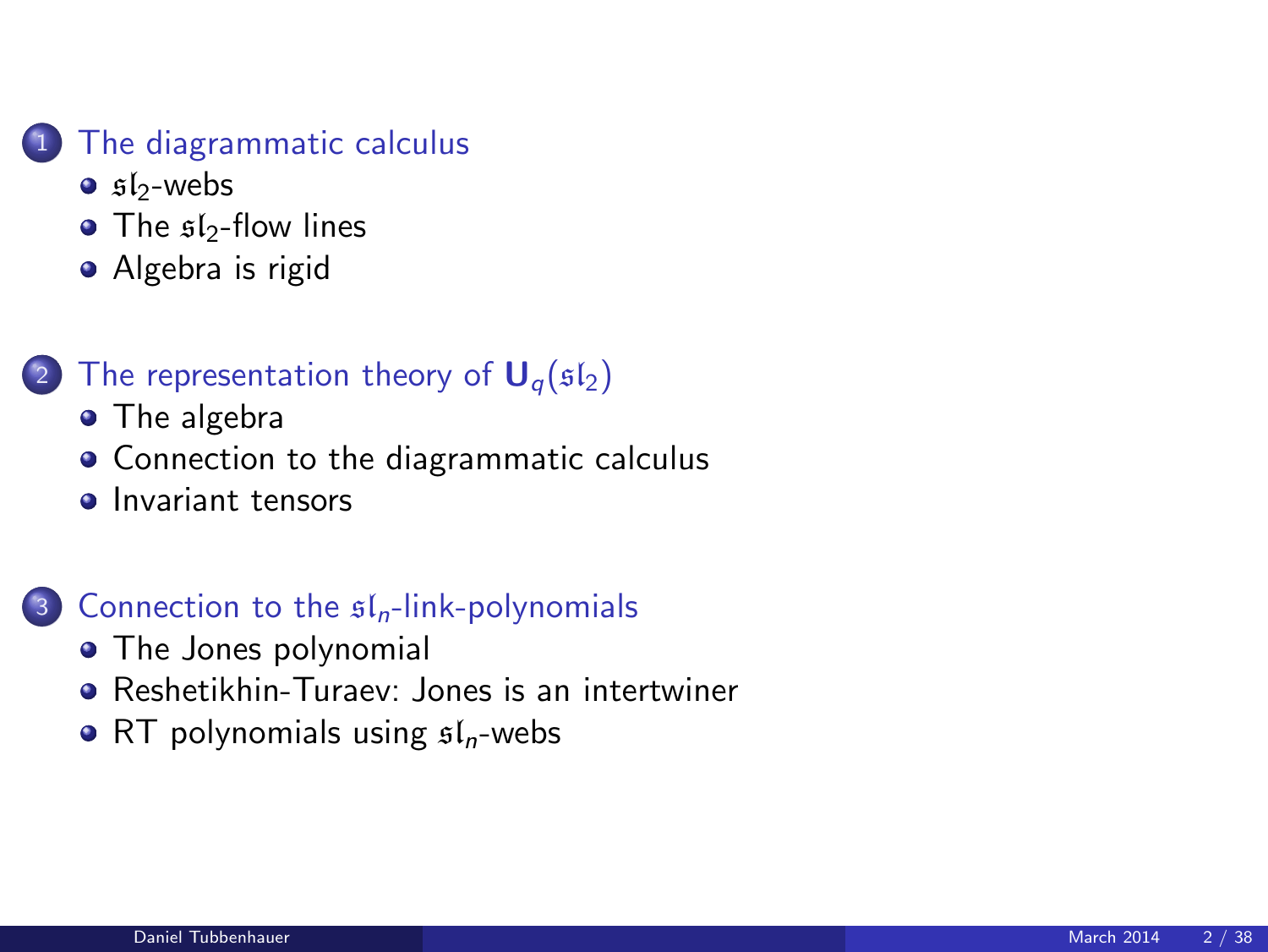## An old story: Rumer, Teller and Weyl (1932)

500 G. RUMER, E. TELLER und H. WEYL.

9. Enndamentalsatz: Alle linearen Abbängigkeiten zwischen den Monomen ergeben sich (in einem algebraisch genauer präzisierten Sinne) aus der einen Identität (2).

Wir werden uns hier auf den ersten, nicht aber auf den zweiten Fundamentalsatz stützen: vielmehr wird durch unsere Überlegungen ein neuer Beweis des 2. Fundamentalsatzes erbracht.

In der Quantenmechanik bedeuten die Zeichen x. u. ... z Atome. die sich zu einem Molekül zusammensetzen. a. b. .... c deren Valenzen. Jede Invariante der geforderten Ordnung stellt einen Spinzustand des Moleküls dar. Die durch die Monome repräsentierten .reinen Valenzzustände" veranschaulicht sich der Chemiker durch ein Valenzschema, in dem die Atome als Punkte erscheinen und jeder Klammerfaktor [xu] durch einen die beiden Atome x und y verbindenden gerichteten Strich zum Ausdruck gebracht wird. a, b, ..., c sind dann die Anzahlen der Valenzstriche, die von den einzelnen Atomen x. u. ... z im Valenzschema des Monoms ausgehen. Man zeichne die Punkte  $x, y, \ldots, z$  auf einem Kreise auf. Die zu beweisende Regel lautet dann:

Jede Invariante J ist eine lineare Kombination solcher Monome, deren Valenzschema keine sich kreuzenden Valenzstriche enthält. Die Monome mit kreuzungslosem Valenzschema sind aber linear unabhängig von einander.

Beim Beweise des ersten Teils kann man nach dem 1. Fundamentalsatz annehmen, daß die Invariante J ein Monom ist, welches wir durch sein Valenzschema S abbilden. Es bestehe aus N Strichen zwischen den n Punkten x, y, ..., z. Wir stützen uns darauf, daß man mit Hilfe der Relation (2):

$$
B) \qquad \qquad \overset{x}{\underset{g}{\bigvee}} \overset{f}{\underset{g}{\bigvee}} = \overset{a}{\underset{a \longrightarrow a}{\xrightarrow{a}}} + \begin{bmatrix} 1 \\ 0 \end{bmatrix}.
$$

 $\theta$ 

Kreuzungen auflösen kann<sup>1</sup>). Natürlich ist mit dieser Bemerkung nicht alles getan; denn wenn man in einem komplizierten Schema die Kreuzung zweier Valenzstriche auflöst, werden dadurch im allgemeinen andere Kreuzungen teils mit aufgelöst, teils neu entstehen. Dennoch kommt man durch ein geeignetes rekursives Arrangement zum Ziel, wie folgt.

1) In der Figur wurde der Richtungssinn der Valenzstriche weggelassen

<span id="page-2-0"></span>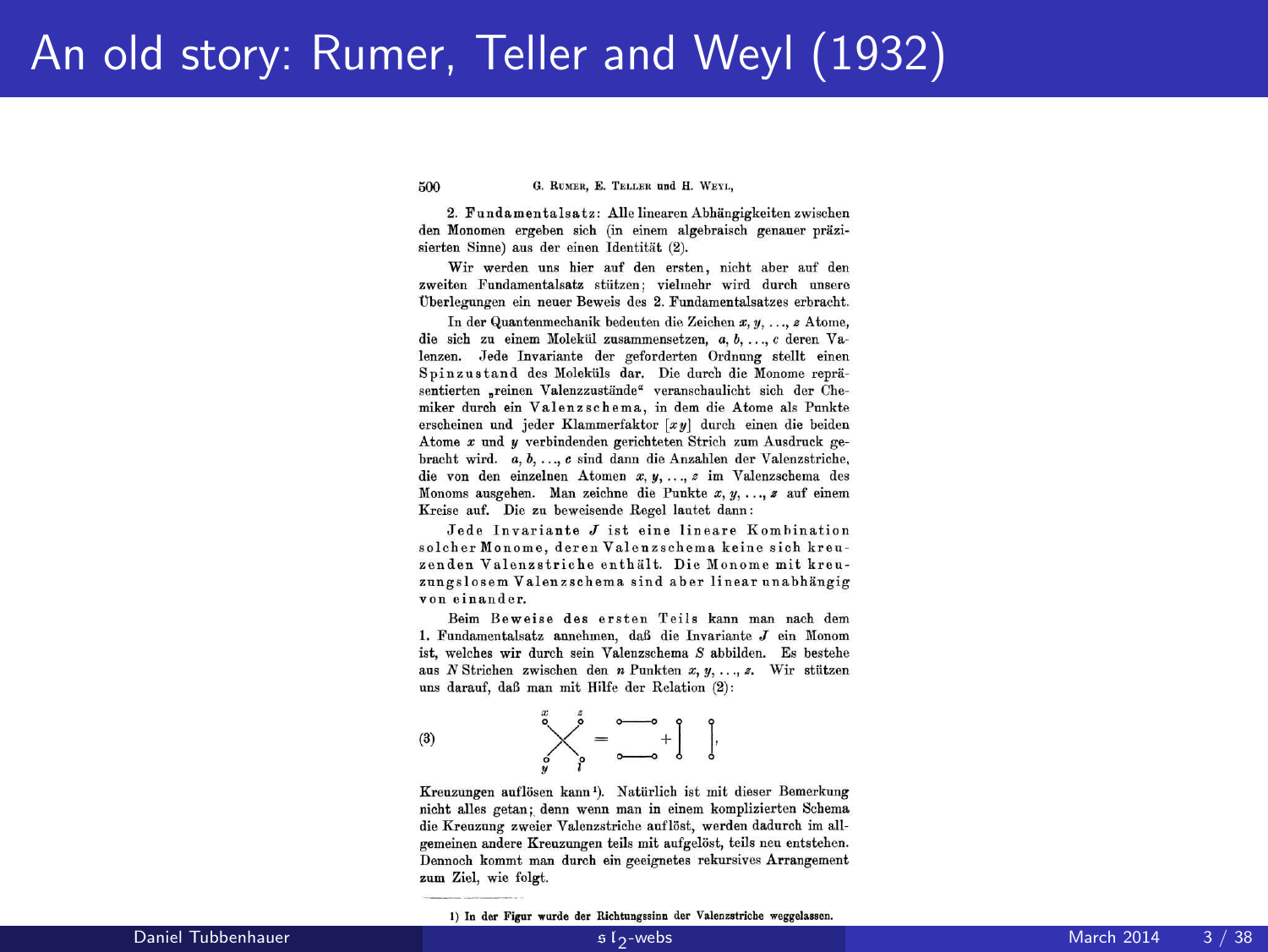### Definition(Rumar, Teller, Weyl 1932)

Fix two numbers  $b, t \in \mathbb{N}$  with  $b + t = 2\ell$ . A  $\mathfrak{sl}_2$ -web w with b bottom points and t top points is an embedding (non-intersecting!) of a finite number of lines and circles in a rectangle with  $b$  fixed points at the bottom and  $t$  at the top such that the two boundary points of the lines are some of the fixed points. The set of all  $\mathfrak{sl}_2$ -webs  $w$  between  $b$  bottom points and  $t$  top points in denoted by  $\tilde{W}_2(b,t)$ .

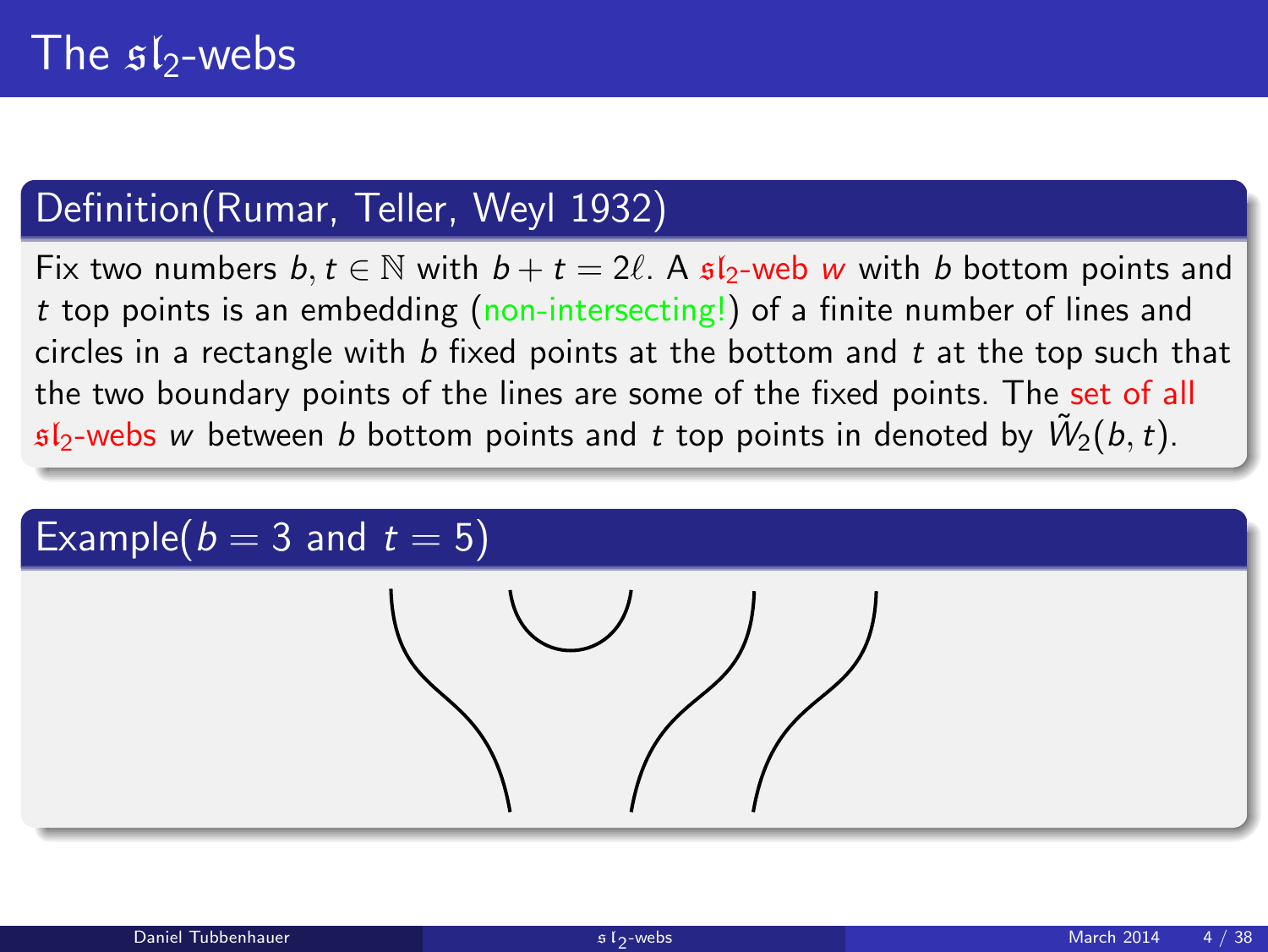### Definition

Fix two numbers  $b, t \in \mathbb{N}$  with  $b + t = 2\ell$ . The  $\mathfrak{sl}_2$ -web space  $W_2(b, t)$  is the free  $\bar{\mathbb{Q}}(q)$ -vector space generated by elements of  $\tilde{W}_2(b,t)$  modulo

• The circle removal

$$
\bigodot = [2] = q+q^{-1}
$$

• The isotopy relations

$$
\bigcap_{i=1}^n \mathbb{Z}_p = \bigcup_{i=1}^n \mathbb{Z}_p
$$

Note that  $W_2(b, t)$  is a finite dimensional  $\overline{Q}(q)$ -vector space!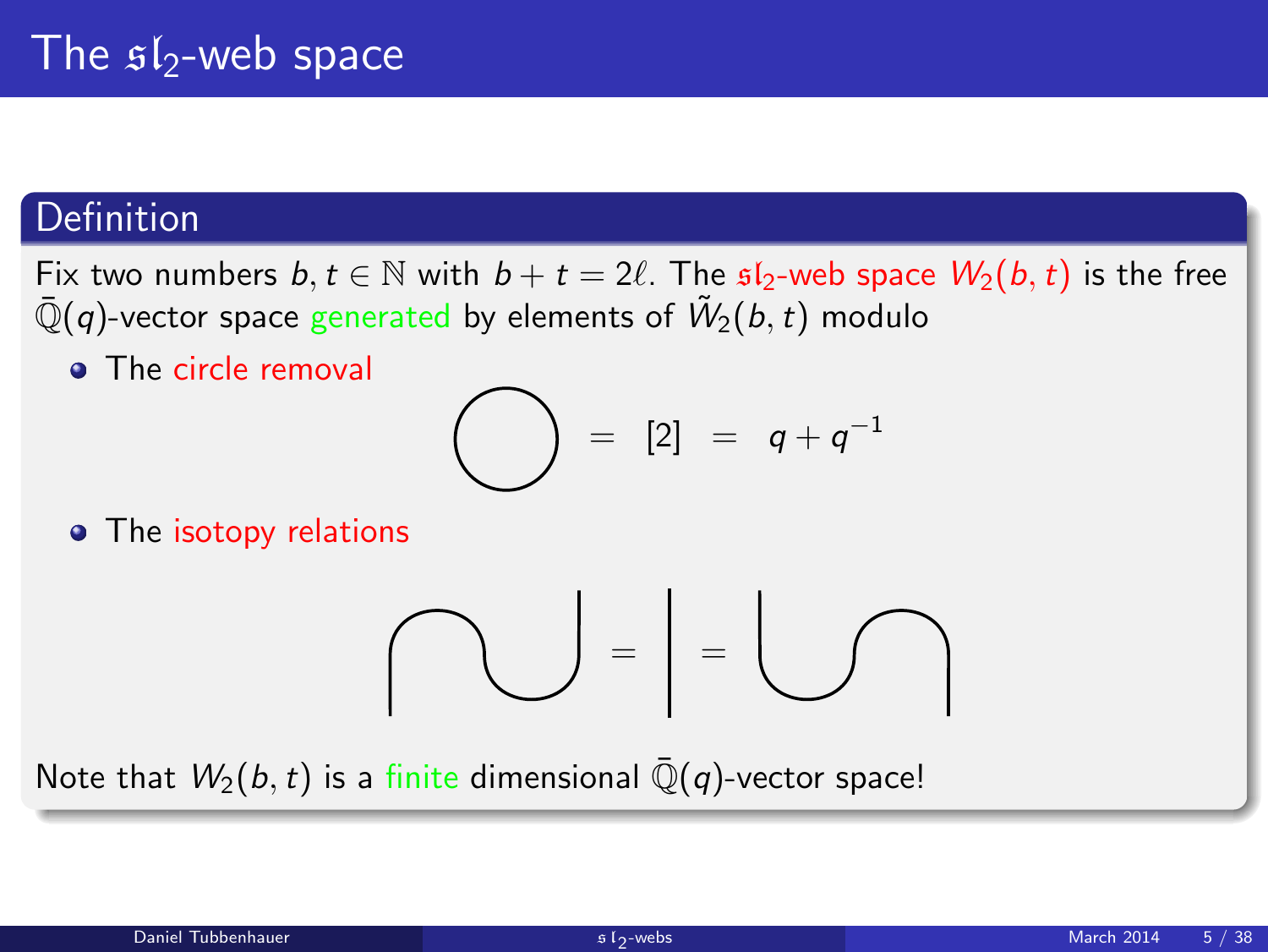# The  $$I_2$ -web category

### Definition(Kuperberg 1997)

The  $sI_2$ -web category or web spider  $Sp(U_\alpha(sI_2))$  is the monoidal,  $\overline{Q}(q)$ -linear 1-category consisting of

- The objects are the natural numbers  $\mathbb{N} = \{0, 1, 2, \dots\}$ .
- The 1-cells  $w: b \to t$  are the elements of  $W_2(b, t)$ .
- The  $\overline{\mathbb{Q}}(q)$ -linear composition is stacking.
- The monoidal structure  $\otimes$  is given by juxtaposition, i.e.  $b \otimes b' = b + b'$  and

$$
\bigcap\mathbb{C}\otimes\bigcup\mathbb{C}=\bigcap\mathbb{C}\cup\bigcap
$$

• As generators suffices the identities, shifts, cups and caps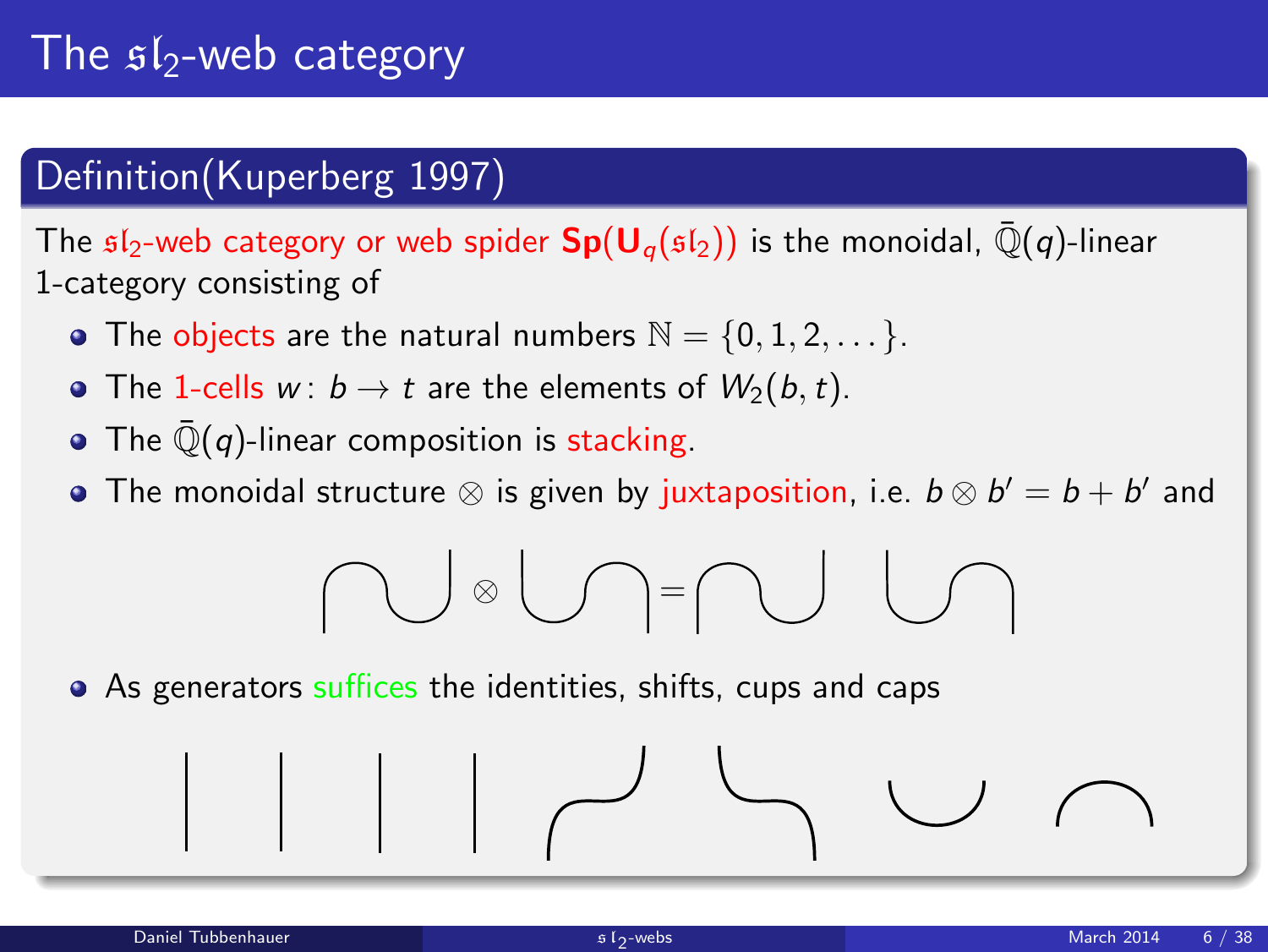## The  $sI_2$ -web category - examples

### Example

and

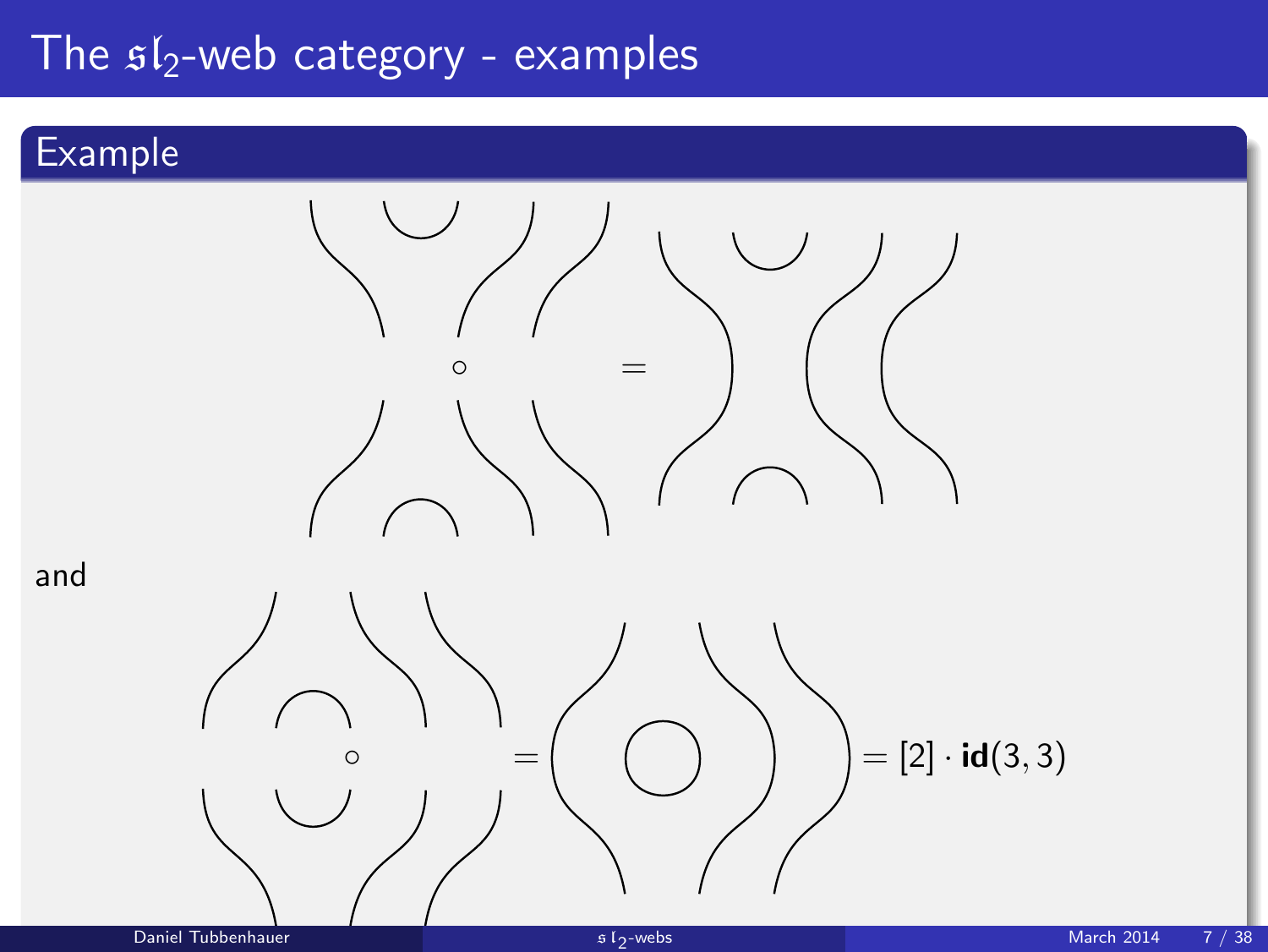# An extra information

#### Definition

Given a  $\mathfrak{sl}_2$ -web  $w \in W_2(b,t)$ . A  $\mathfrak{sl}_2$ -flow line  $f$  for  $w$ , denoted by  $w_f$ , is a choice of orientation for all lines and circles of w. If one ignores internal circles



then such a flow line is completely determine by its boundary. There it induces a state string for the bottom  $\vec{S}_b = (\pm, \dots, \pm)$  and top  $\vec{S}_t = (\pm, \dots, \pm)$  with a plus for outgoing flow lines and a minus for incoming.

### Example

<span id="page-7-0"></span>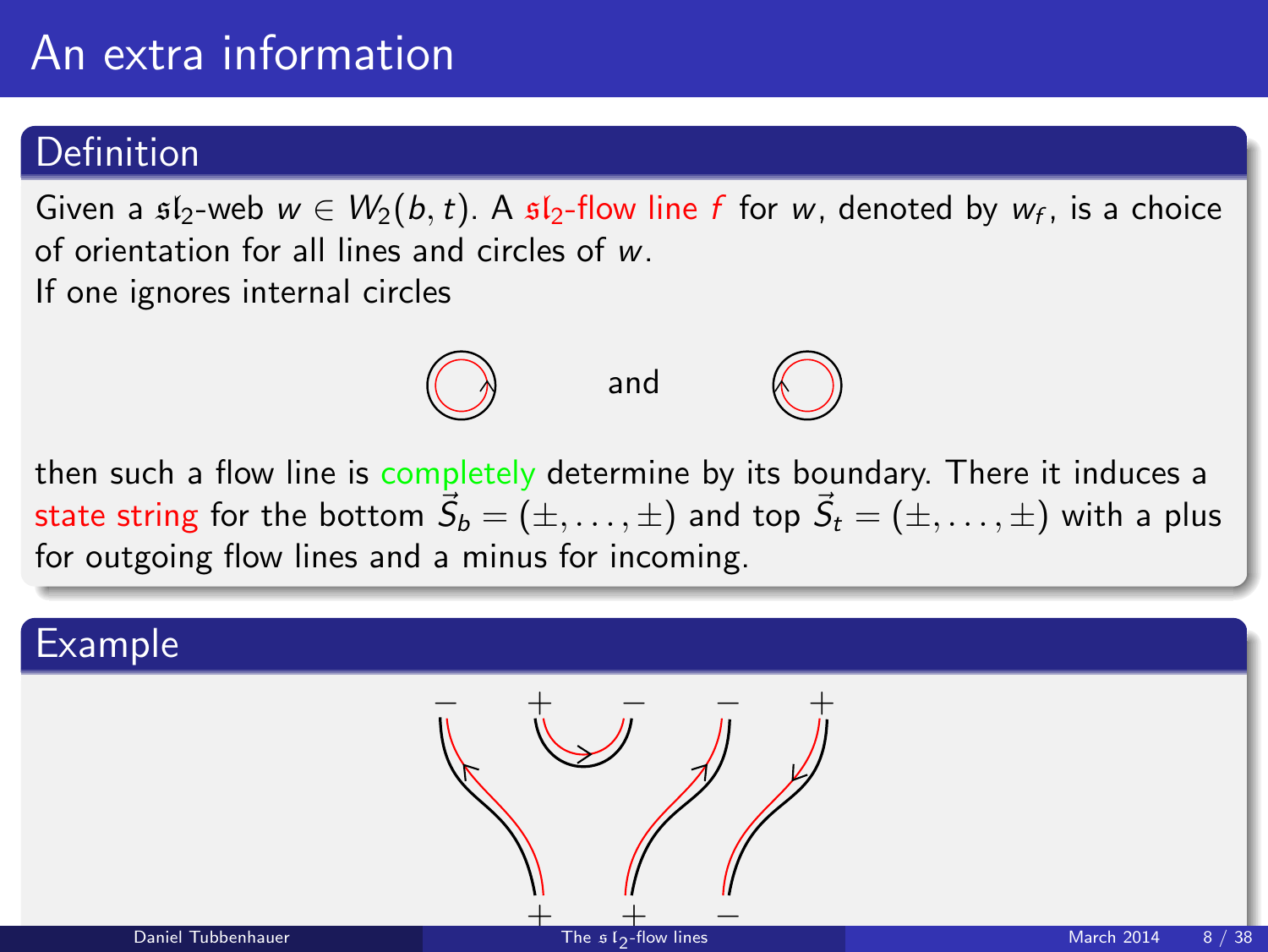# The weight of a flow

#### **Definition**

Flows on the generators of the  $\mathfrak{sl}_2$ -web category  $\mathsf{Sp}(\mathsf{U}_q(\mathfrak{sl}_2))$  are assigned a certain weight wt by the local rules

$$
\mathsf{wt}(\bigvee_{\hspace{1mm}{\nearrow}})=0\quad \mathsf{wt}(\bigvee_{\hspace{1mm}{\nearrow}})=-1\quad \mathsf{wt}(\textcolor{red}{\nearrow\hspace{1mm}})=0\quad \mathsf{wt}(\textcolor{red}{\nearrow\hspace{1mm}})=+1
$$

and always zero on identities and shifts. The weight of any  $512$ -web with flow is the sum over the local weights.

Note that the weight is isotopy invariant, thus, well-defined for  $s_1/2$ -webs without internal circles.

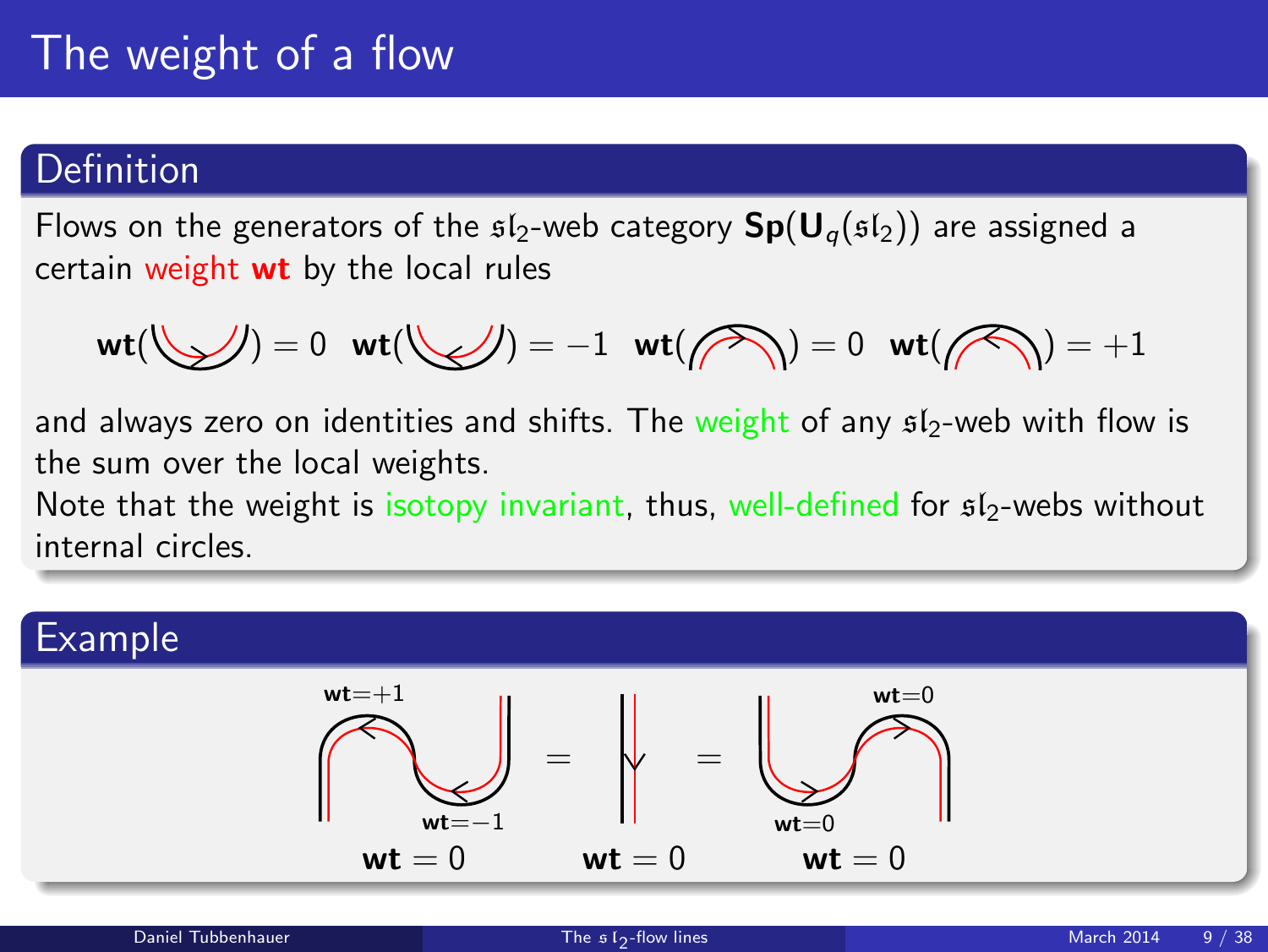# Rigidity of  $sI_2$ -webs

A seemingly very small point turned out to be a crucial step if we want to consider bigger n: Topology is continuous and Algebra is rigid.

### Definition, second try - rigid version

The  $sI_2$ -web category or web spider  $Sp(U_q(sI_2))$  is the monoidal,  $\overline{Q}(q)$ -linear 1-category consisting of

- The objects are ordered compositions  $\vec{k}$  of  $2\ell \in \mathbb{N}$  with only 0, 1, 2 as entries.
- The 1-cells  $w\colon \vec{k}\to \vec{k}'$  are labelled ladders (we use the convention and do not draw edges labelled 0 and use a dotted line for those labelled 2) generated by juxtaposition and vertical composition of (plus relations and rest as before)

<span id="page-9-0"></span>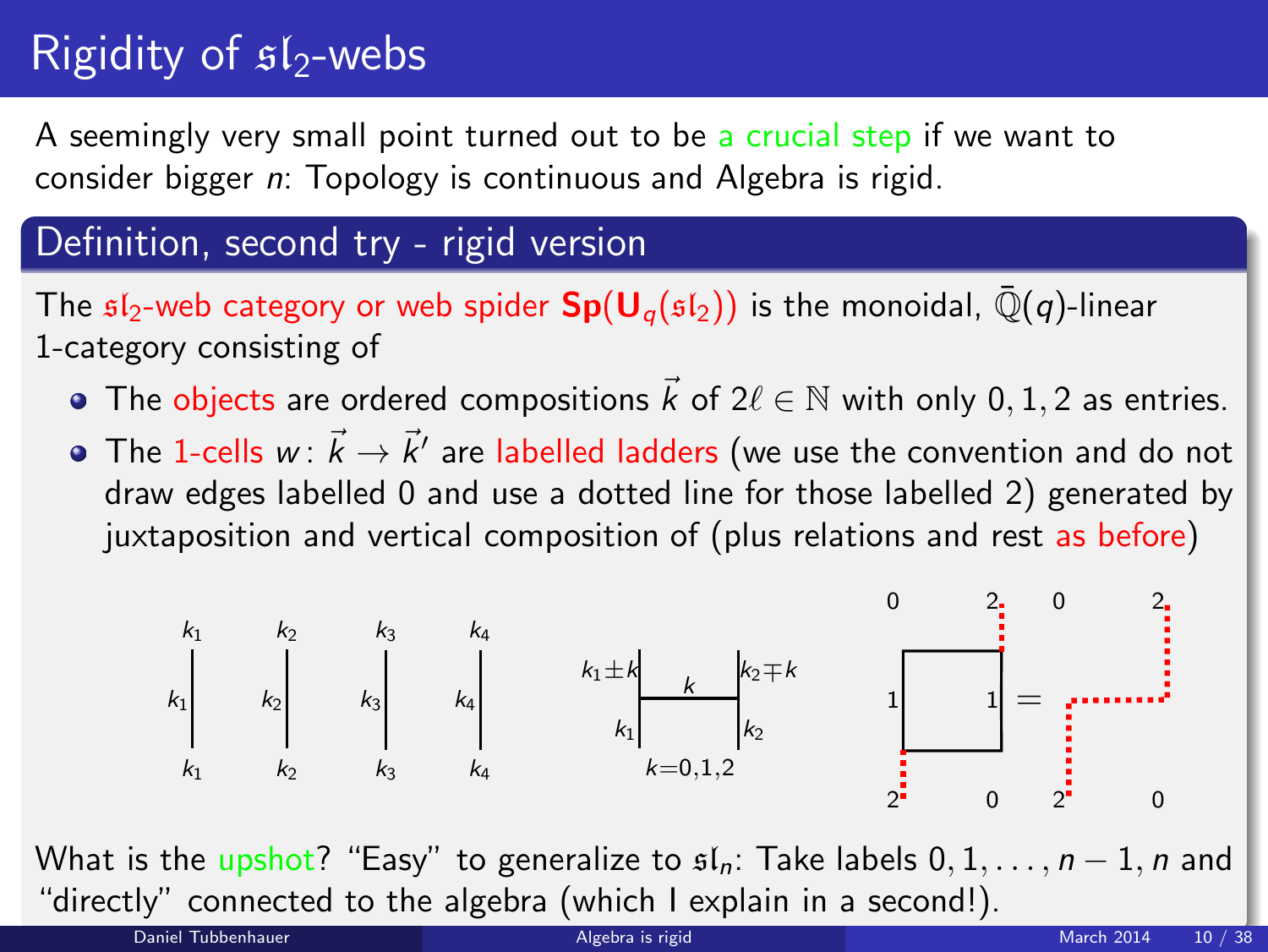# A rigid example

There is a small number of different ladders, namely the left and right shifts



These suffice to generate all  $s1<sub>2</sub>$ -webs, e.g.

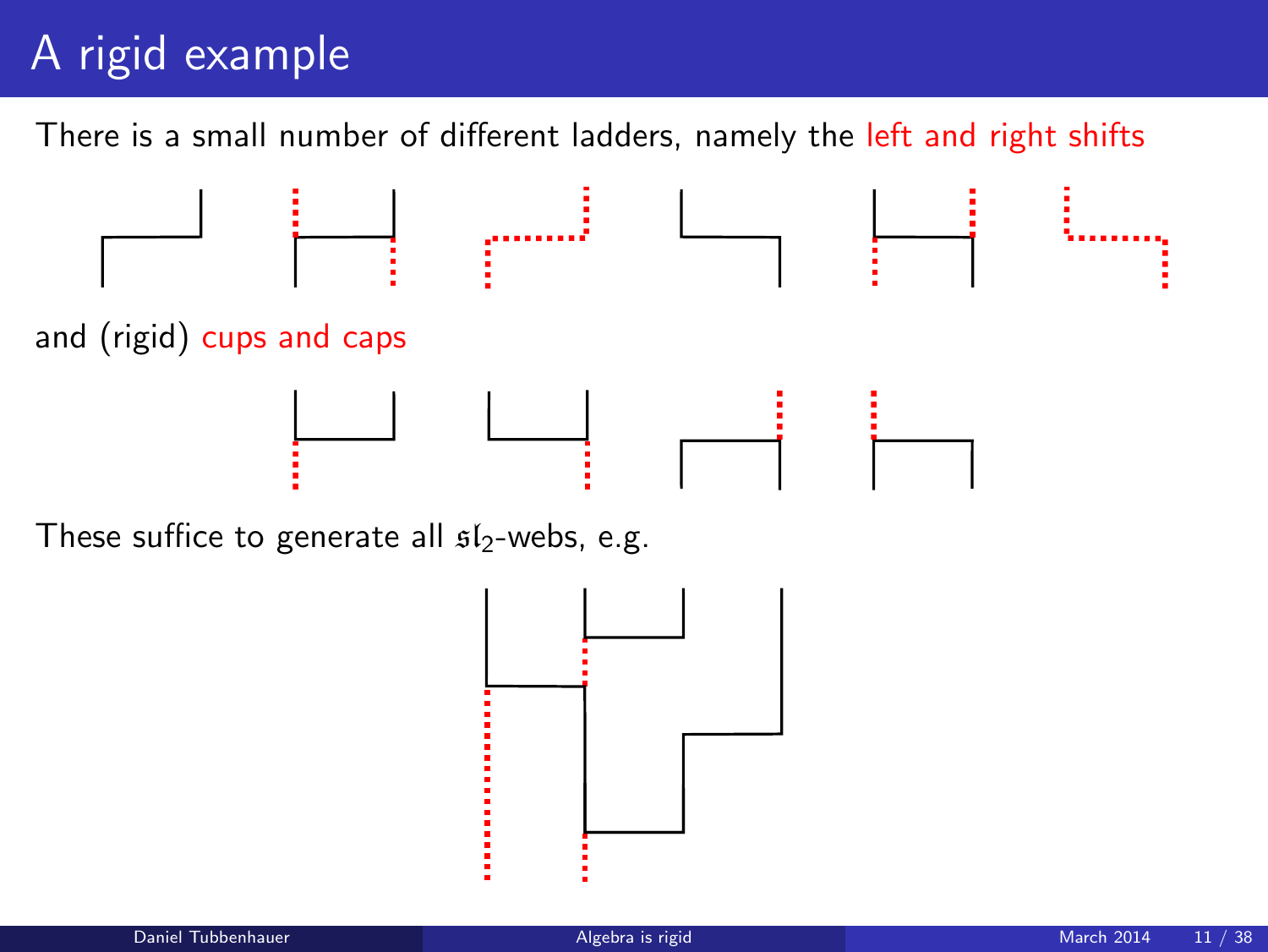#### **Definition**

For  $d \in \mathbb{N}_{>1}$  the quantum special linear algebra  $\mathbf{U}_q(\mathfrak{sl}_d)$  is the associative, unital  $\bar{\mathbb{Q}}(q)$ -algebra generated by  $\mathcal{K}^{\pm 1}_i$  and  $E_i$  and  $\mathcal{F}_i$ , for  $i=1,\ldots,d-1$ , subject to some relations (that we do not need today).

### Definition(Beilinson-Lusztig-MacPherson)

For each  $\vec{k} \in \mathbb{Z}^{d-1}$  adjoin an idempotent  $1_{\vec{k}}$  (think: projection to the  $\vec{k}$ -weight space!) to  $U_q(sI_d)$  and add some relations, e.g.

$$
1_{\vec{k}}1_{\vec{k}'}=\delta_{\vec{k},\vec{k}'}1_{\vec{k}} \text{ and } K_{\pm i}1_{\vec{k}}=q^{\pm \vec{k}_i}1_{\vec{k}} \text{ (no } K's \text{ anymore!).}
$$

The idempotented quantum special linear algebra is defined by

<span id="page-11-0"></span>
$$
\dot{\mathbf{U}}_q(\mathfrak{sl}_d)=\bigoplus_{\vec{k},\vec{k'}\in\mathbb{Z}^{d-1}}1_{\vec{k}}\,\mathbf{U}_q(\mathfrak{sl}_d)1_{\vec{k'}}.
$$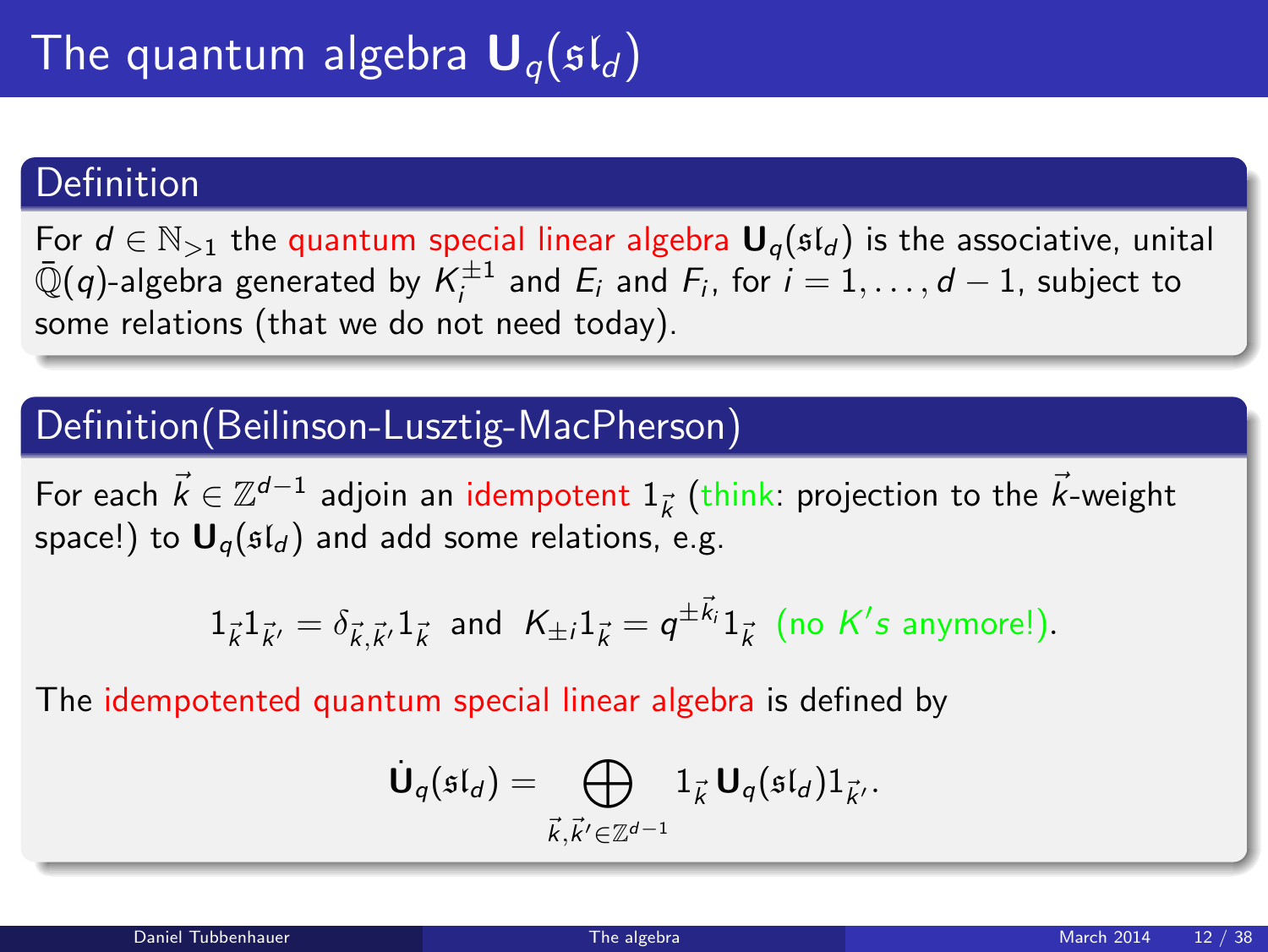# The quantum algebra  $U_{q}(sl_{d})$  is a Hopf algebra

It is worth noting that  $U_q$ ( $\mathfrak{sl}_d$ ) is a Hopf algebra with coproduct  $\Delta$  given by

 $\Delta(E_i)=E_i\otimes K_i+1\otimes E_i,\ \Delta(F_i)=F_i\otimes 1+K_i^{-1}\otimes F_i$  and  $\Delta(K_i)=K_i\otimes K_i.$ 

The antipode S and the counit  $\varepsilon$  are given by

 $S(E_i) = -E_i K_i^{-1}, S(F_i) = -K_i F_i, S(K_i) = K_i^{-1}, \varepsilon(E_i) = \varepsilon(F_i) = 0, \varepsilon(K_i) = 1.$ 

The Hopf algebra structure allows to extend actions to tensor products of representations, to duals of representations and there is a trivial representation.

#### Example:  $U_q(sI_2)$ -vector representation

Consider  $\overline{Q}^2$  with basis  $x_{-1} = (0, 1), x_{+1} = (1, 0)$ . These are called the weights  $-1$ and  $+1$  and  $K$  acts on them by  $q^{\mp 1}.$  The vector representation of  $\boldsymbol{\mathsf{U}}_q(\mathfrak{sl}_2)$  is:

Think: 
$$
K = \begin{pmatrix} 1 & 0 \\ 0 & -1 \end{pmatrix}
$$
  $(0, 1)$   $\begin{matrix} E \\ 1, 0 \end{matrix}$  Think:  $\begin{matrix} E = \begin{pmatrix} 0 & 1 \\ 0 & 0 \end{pmatrix} \\ F = \begin{pmatrix} 0 & 0 \\ 1 & 0 \end{pmatrix}$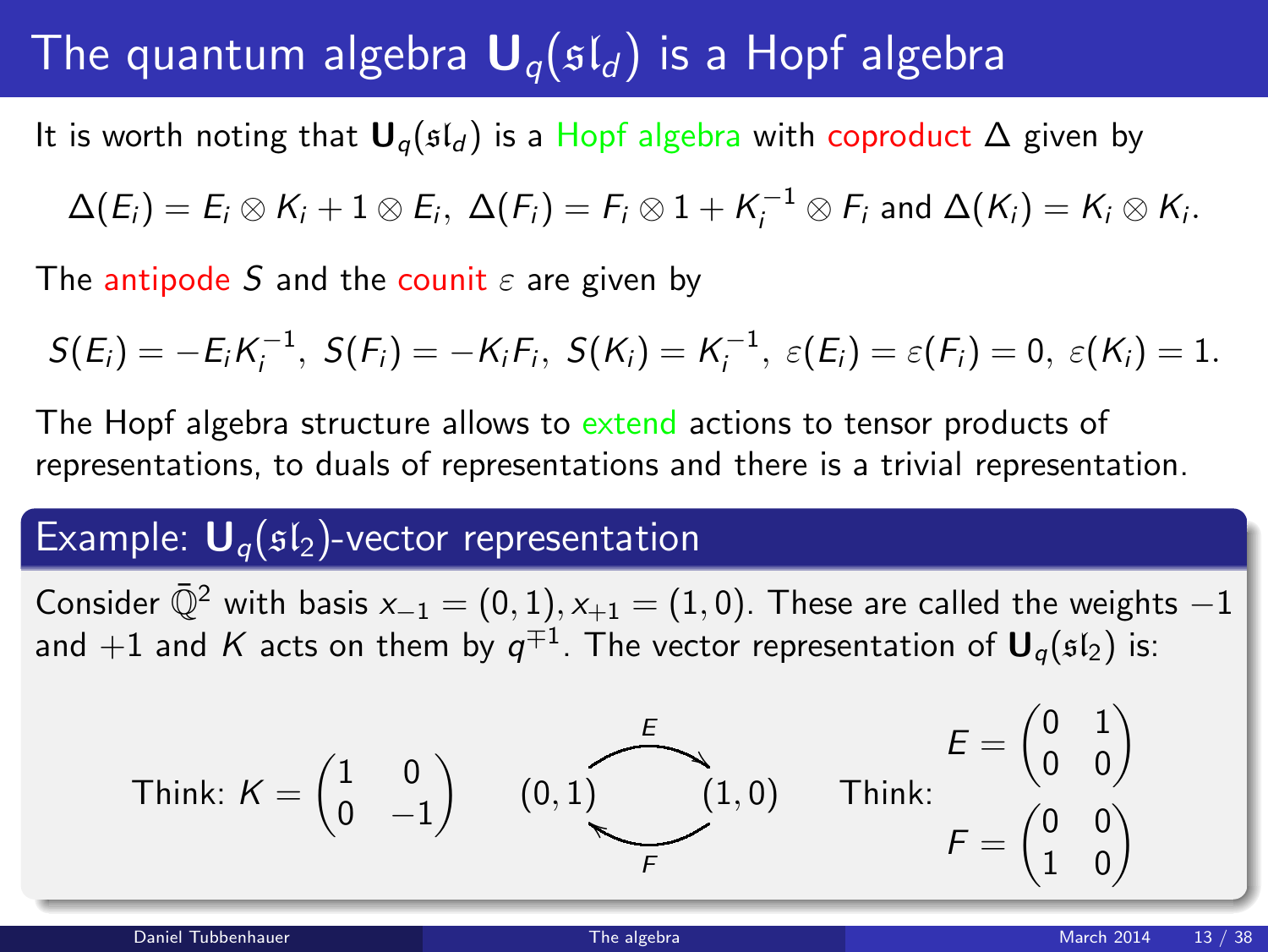# The category  $\mathbf{Rep}(\mathbf{U}_q(\mathfrak{sl}_2))$

### Definition

The representation category  $\text{Rep}(\mathsf{U}_{q}(\mathfrak{sl}_{2}))$  is the monoidal,  $\bar{\mathbb{Q}}(q)$ -linear 1-category consisting of:

- The objects are finite tensor products of the  ${\bm \mathsf U}_q(\mathfrak{sl}_2)$ -representations  $\Lambda^k\bar{\mathbb Q}^2$ . Denote them by  $\vec{k} = (k_1, \ldots, k_m)$  with  $k_i \in \{0, 1, 2\}$ .
- The 1-cells  $w\colon \vec{k}\to \vec{k}'$  are  $\mathbf{U}_q(\mathfrak{sl}_2)$ -intertwiners.
- Composition of 1-cells is composition of intertwiners and ⊗ is the ordered tensor product.

It is worth noting that  $\Lambda^0\bar{Q}^2 = \bar{Q}$  is the trivial  $U_q(\mathfrak{sl}_2)$ -representation,  $\Lambda^2\bar{Q}^2 \cong \bar{Q}$ its dual and  $\Lambda^1\bar{\mathbb Q}^2=\bar{\mathbb Q}^2$  is the (self-dual)  ${\sf U}_q(\mathfrak{sl}_2)$ -vector representation.

#### Example

The 1-cells of  $\mathsf{Mor}(\vec{k},\vec{k}')$  "are" (using the Hopf algebra structure!) the invariant tensors  $\mathsf{Inv}_{\mathsf{U}_q(\mathfrak{sl}_2)}(\vec{k}^* \otimes \vec{k}')$  with  $\vec{k}^* = (2 - k_1, \ldots, 2 - k_m).$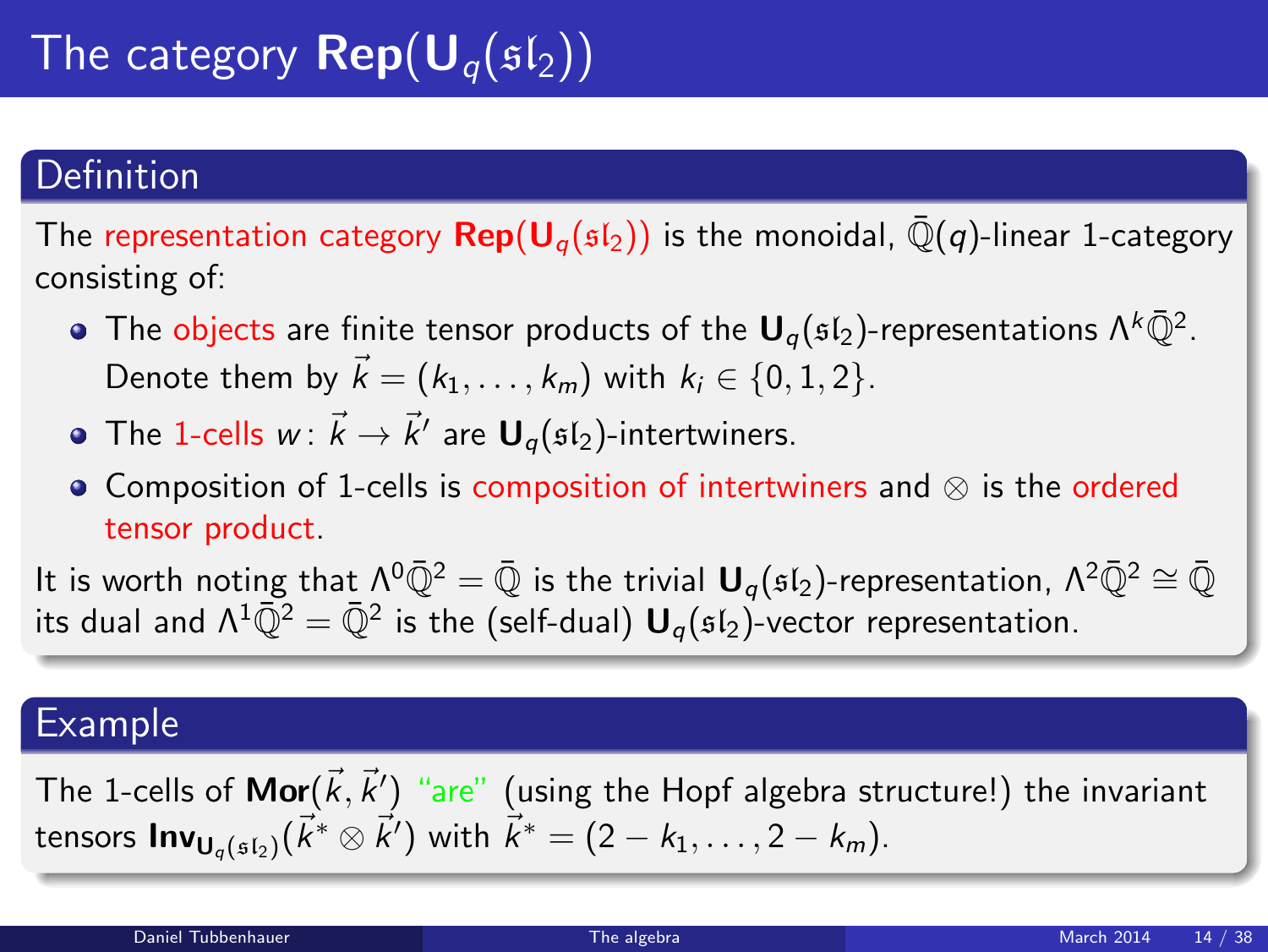Given  $V=\bigotimes_i \Lambda^{k_i}\bar{\mathbb{Q}}^2$  denote the tensor basis of  $V$  (recall  $x_{-1}=(0,1)$  and  $x_{+1} = (1, 0)$ , set  $x_{\emptyset} = x_{\{-1, +1\}} = 1$ ) by  $\{x_{\mathcal{S}} \mid \mathcal{S} = (S_1, \ldots, S_m), S_i \subset \{-1, +1\}\}.$ 

Theorem(Kuperberg 1997,  $n > 3$ : Cautis-Kamnitzer-Morrison 2012)

Define two Q-linear maps called split and merge by

$$
M_s^{a,b}\colon \Lambda^{a+b}\bar{\mathbb{Q}}^2\to \Lambda^a\bar{\mathbb{Q}}^2\otimes \Lambda^b\bar{\mathbb{Q}}^2,\ M_s^{a,b}(x_S)=\sum_{T\subset S}(-q)^{\ell(S,T)}x_T\otimes x_{S-T}
$$

$$
M_m^{a,b}\colon \Lambda^a\bar{\mathbb{Q}}^2\otimes\Lambda^b\bar{\mathbb{Q}}^2\to \Lambda^{a+b}\bar{\mathbb{Q}}^2,\ M_m^{a,b}(x_S\otimes x_T)=\begin{cases} (-q)^{-\ell(T,S)}x_{S\cup T}, & S\cap T=\emptyset, \\ 0, & \text{else.} \end{cases}
$$

for suitable  $a, b \in \{0, 1, 2\}$  and  $\ell(S, T) \in \{-1, 0, +1\}$ . These are  $U_q({\frak s}{\frak l}_2)$ -intertwiner and generate  ${\sf Rep}(U_q({\frak s}{\frak l}_2)).$ 

E.g.:  $M_m^{1,1}(x_{-1}\otimes x_{+1}) = (-q)^0$ ,  $M_m^{1,1}(x_{+1}\otimes x_{-1}) = (-q)^{-1}$ ,  $M_m^{1,1}(x_{\pm 1}\otimes x_{\pm 1}) = 0$ .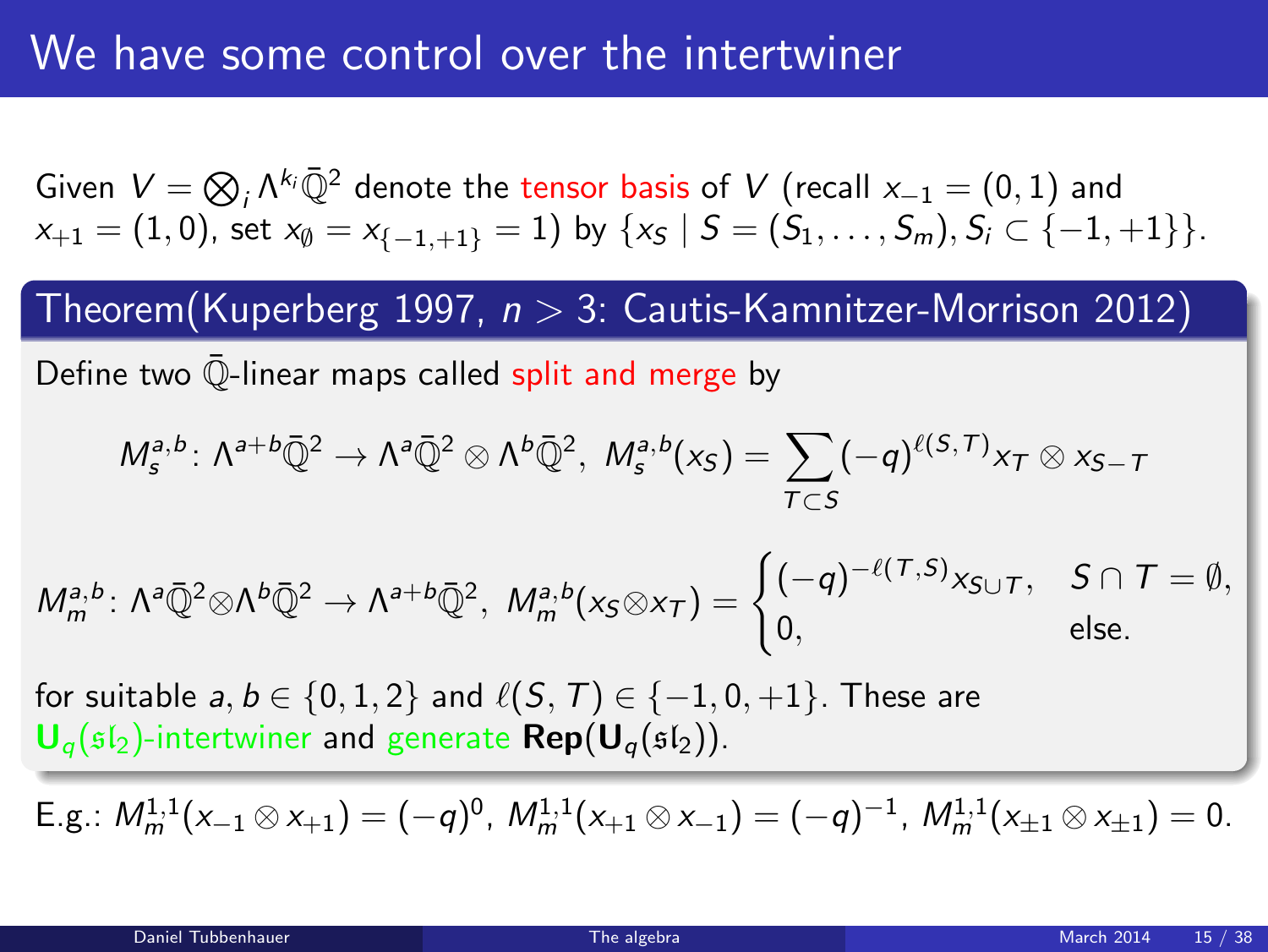### $Theorem (Kuperberg 1997, n > 3: Cautis-Kamnitzer-Morrison 2012)$

The 1-categories  $\text{Rep}(\mathbf{U}_{q}(\mathfrak{sl}_2))$  and  $\text{Sp}(\mathbf{U}_{q}(\mathfrak{sl}_2))$  are equivalent. To be more precise, the equivalence  $\Gamma:$  **Rep** $(U_q(\mathfrak{sl}_2)) \to Sp(U_q(\mathfrak{sl}_2))$  is given by:

- One objects: Send  $\bigotimes_{\vec{k}} \Lambda^{k_i} \bar{\mathbb{Q}}^2$  to  $\vec{k}$ .
- One 1-cells: We only need to consider the generators split  $M_s^{a,b}$  and merge  $M_m^{a,b}$ . Send them to

<span id="page-15-0"></span>
$$
M_s^{a,b}\mapsto\left.\begin{matrix}a\\b\end{matrix}\right|\left.\begin{matrix}b\\b\end{matrix}\right|^{b}\quad\text{and}\quad M_m^{a,b}\mapsto\left.\begin{matrix}0\\a\end{matrix}\right|\left.\begin{matrix}a+b\\b\end{matrix}\right)
$$

**Q** Check that it is well-defined!

I am lying a little bit: One has to be a little more careful with objects and duals, but we ignore this for today.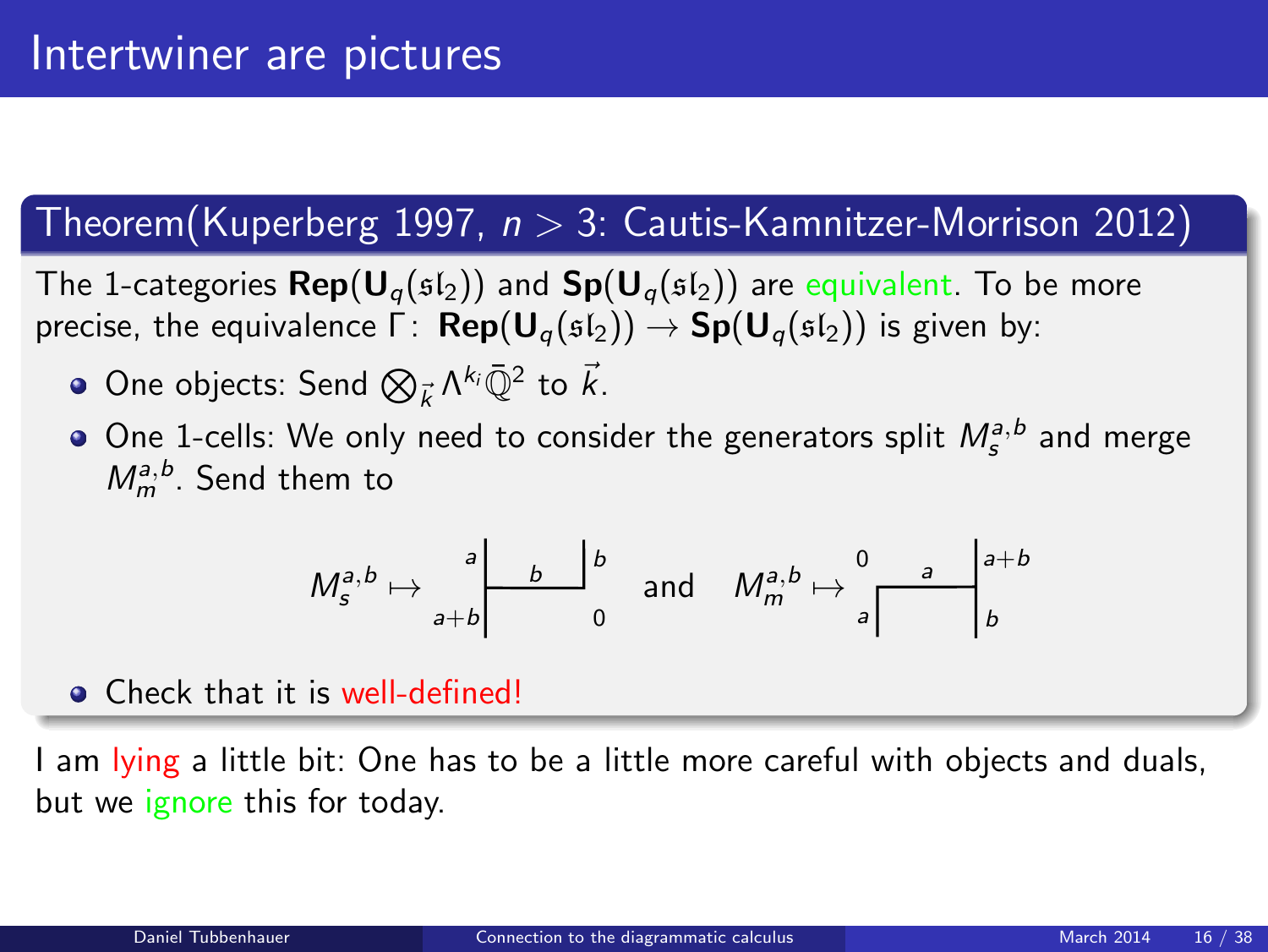### Exempli gratia

What about the "left-plus-ladders"? They are a composite!



Generate them by composition of merge and split!

$$
\bigoplus_{\mathbf{M}_{m}^{k},k} \mathbf{M}_{m}^{k_{1},k} = (M_{m}^{k_{1},k} \otimes \mathbf{id}(k_{2}-k, k_{2}-k)) \circ (\mathbf{id}(k_{1},k_{1}) \otimes M_{s}^{k,k_{2}-k})
$$

e.g.

$$
\overbrace{\leftarrow{\smash{\leftarrow}}\rightarrow{\smash{\leftarrow}}\mathop{\rightarrow}\limits_{\smash{\leftarrow}}\mathop{=}\left(M_{m}^{1,1}\otimes\text{id}(1,1)\right)\circ(\text{id}(1,1)\otimes M_{s}^{1,1})}
$$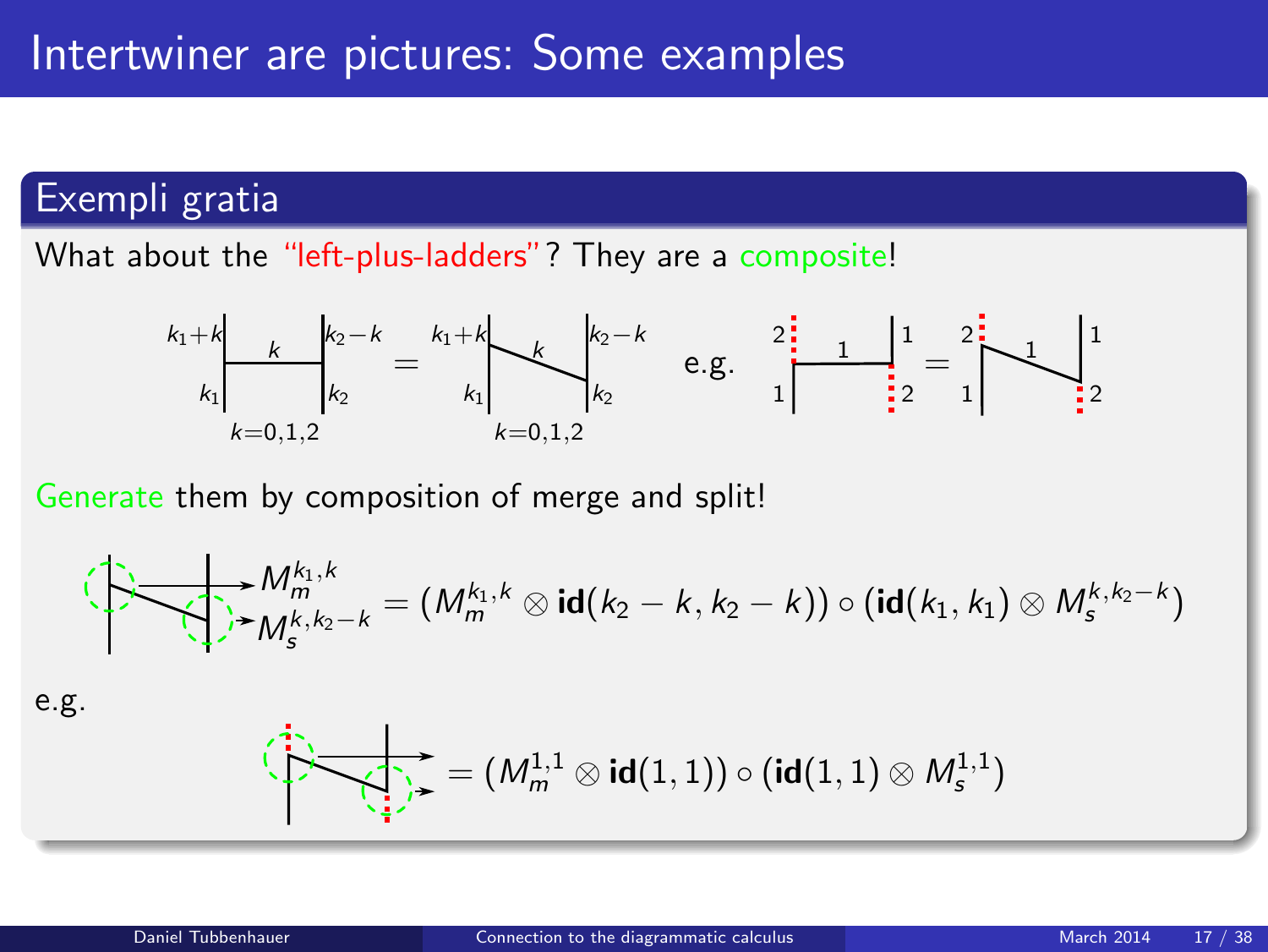# How to prove it? Quantum skew Howe duality!

#### Theorem

There is an  $\dot{\textbf U}_q(\mathfrak{sl}_d)$ -action on  $\textbf{Sp}(\textbf U_q(\mathfrak{sl}_2))^d$  (objects of length  $d)!$ 



Thus,  $\mathbf{Sp}(\mathsf{U}_q(\mathfrak{sl}_2))^d$  is a  $\dot{\mathsf{U}}_q(\mathfrak{sl}_d)$ -module and not just a  $\mathsf{U}_q(\mathfrak{sl}_2)$ -module.

Even better: Since, we only need "left-minus-ladders", aka  $F$ 's, it can be realized as a  $\dot{\mathsf{U}}_q(\mathfrak{sl}_d)$ -module of a certain highest weight: We can use  $\dot{\mathsf{U}}_q(\mathfrak{sl}_d)$ -highest weight theory to prove statements about  $U_q(sI_2)$ -intertwiner!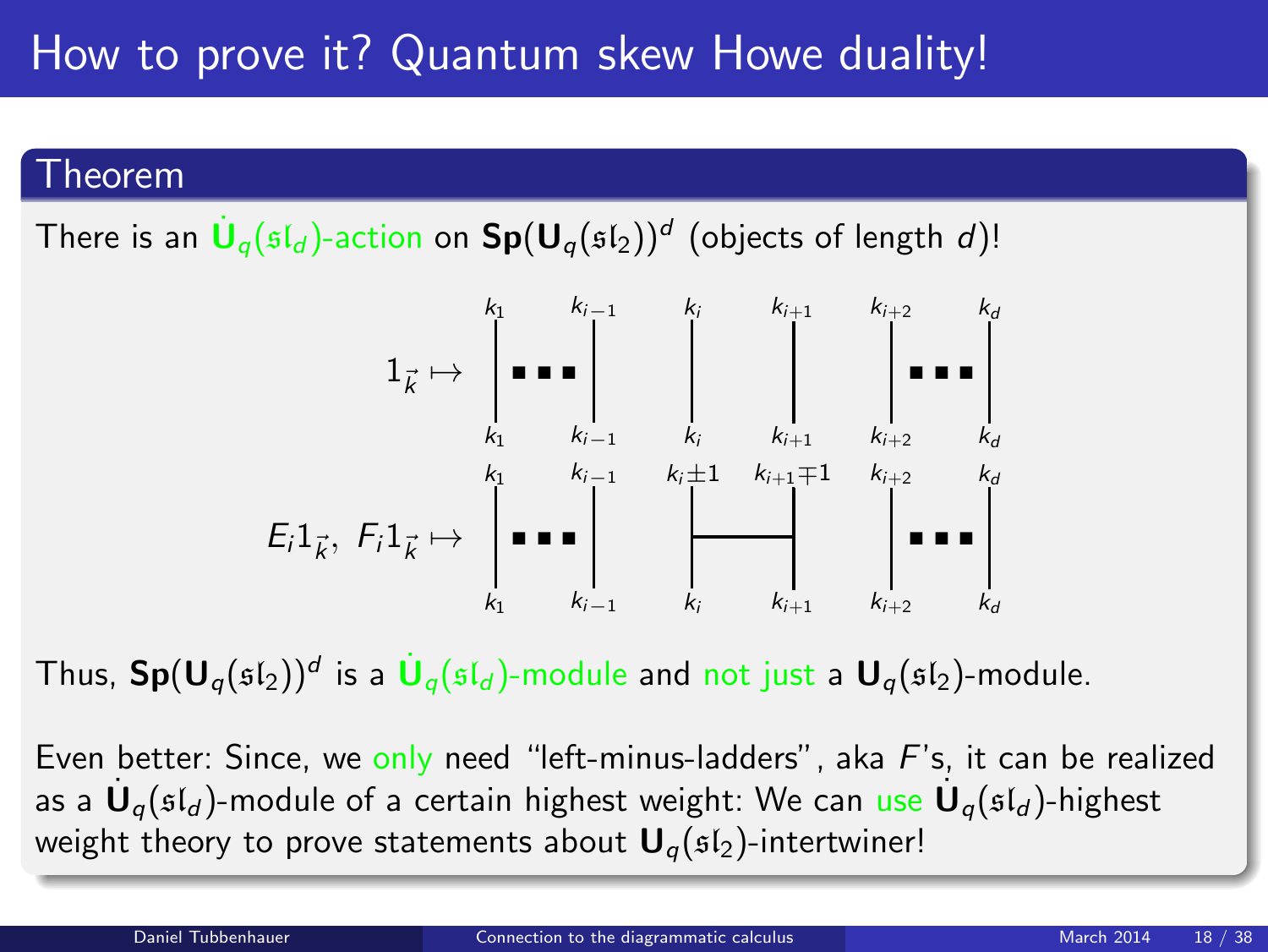## The invariant tensors suffice - a picture

The Hopf-structure says:  $\mathsf{Mor}(\vec{k},\vec{k}')\cong \mathsf{Inv}_{\mathsf{U}_q(\mathfrak{sl}_2)}(\vec{k}^*\otimes\vec{k}')$ . The picture says:



<span id="page-18-0"></span>Remaining question: How to identify the invariant tensors?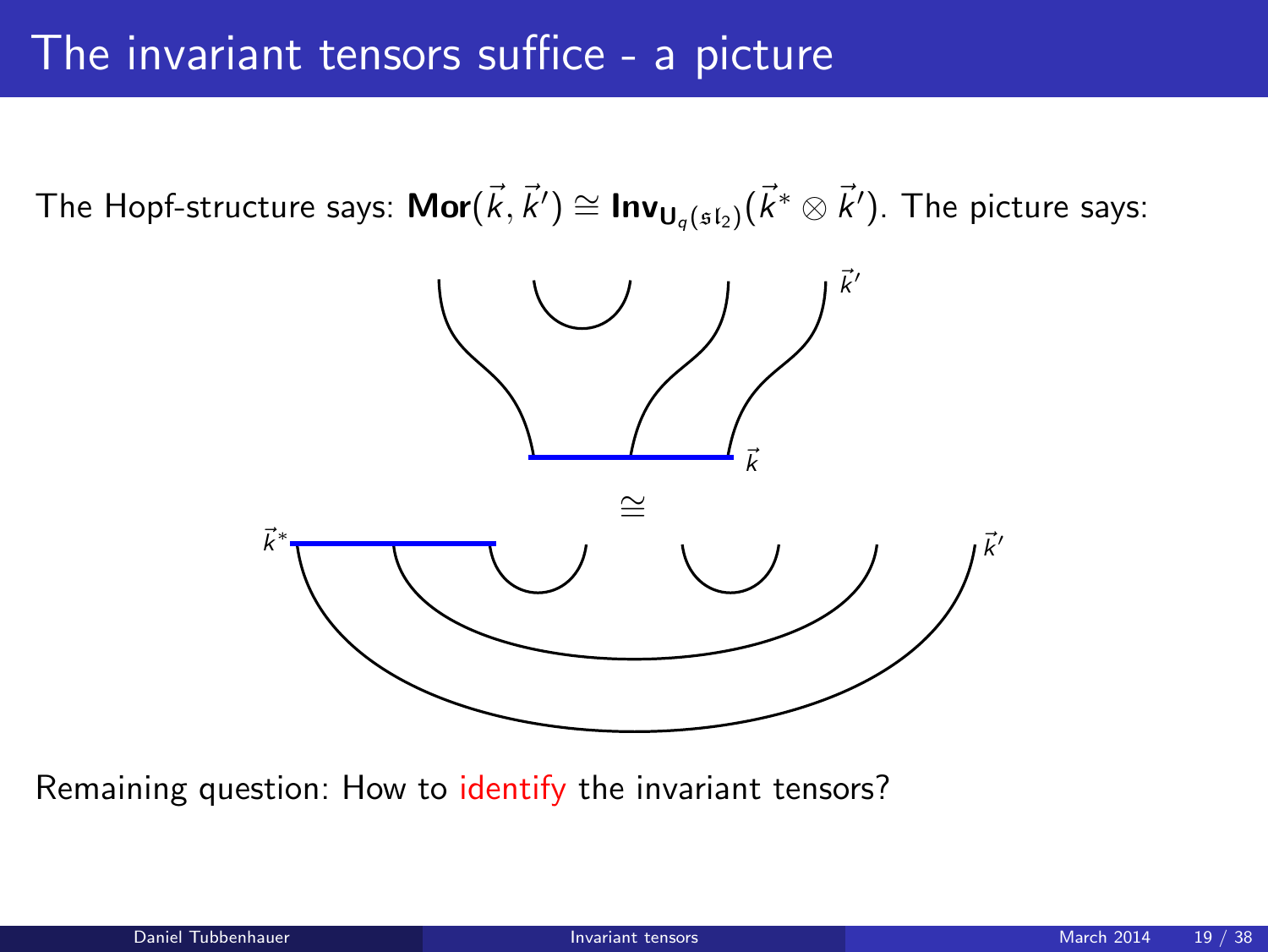First question: What do we mean by "identify" the invariant tensors?

$$
\text{Recall: }\text{Inv}_{\textbf{U}_q(\mathfrak{sl}_2)}(\Lambda^{k_1}\bar{\mathbb{Q}}^2\otimes\cdots\otimes\Lambda^{k_d}\bar{\mathbb{Q}}^2)\subset \Lambda^{k_1}\bar{\mathbb{Q}}^2\otimes\cdots\otimes\Lambda^{k_d}\bar{\mathbb{Q}}^2,
$$

and Λ<sup>kı</sup>ℚ<sup>2</sup> ⊗ ⋯ ⊗ Λ<sup>k</sup>₫ℚ<sup>2</sup> has a <mark>easy</mark> to write down, but <mark>horrible</mark> to work with basis: The elementary tensors  $x_{\vec{S}}!$ 

Thus, "identify"  $v\in\mathsf{Inv}_{\mathsf{U}_q(\mathfrak{sl}_2)}(\Lambda^{k_1}\bar{\mathbb{Q}}^2\otimes\cdots\otimes\Lambda^{k_d}\bar{\mathbb{Q}}^2)$  is writing  $v$  in terms of  $x_{\vec{S}}.$ Second question: How to do it? Recall that the action on tensors is given by

$$
\Delta(E_i)=E_i\otimes K_i+1\otimes E_i,\ \Delta(F_i)=F_i\otimes 1+K_i^{-1}\otimes F_i\ \text{and}\ \Delta(K_i)=K_i\otimes K_i.
$$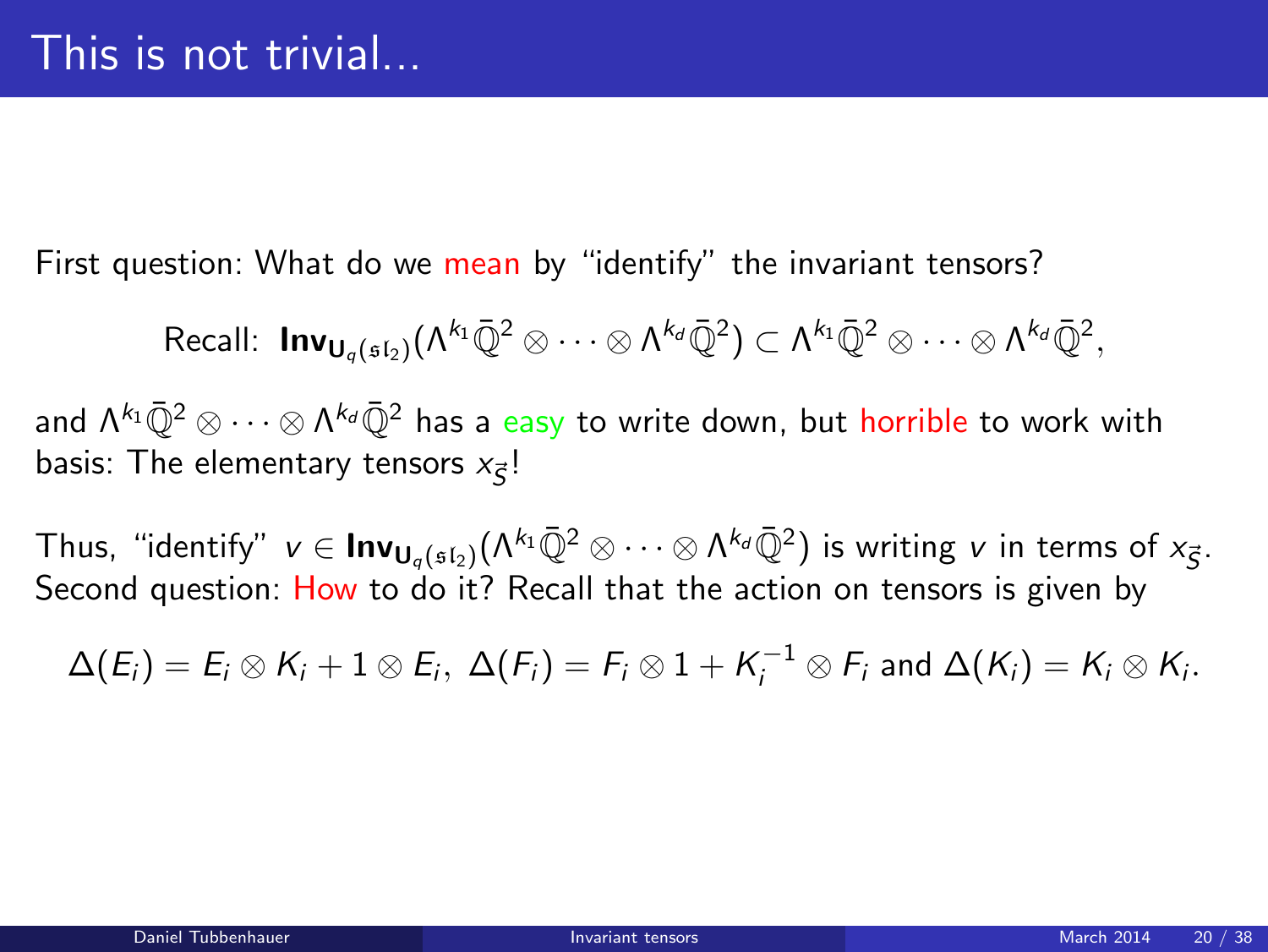### Example:  $\bar{\mathbb{O}}^2 \otimes \bar{\mathbb{O}}^2$

Recall that  $\bar{\mathbb{Q}}^2$  has basis  $x_{+1} = (1,0)$  and  $x_{-1} = (0,1)$ . Thus,  $\bar{\mathbb{Q}}^2 \otimes \bar{\mathbb{Q}}^2$  has basis

 ${x+1+1 = x+1 \otimes x+1, x+1-1 = x+1 \otimes x-1, x-1+1 = x-1 \otimes x+1, x-1-1 = x-1 \otimes x-1}.$ 

Test calculation:

$$
F \cdot x_{+1-1} = F \cdot x_{+1} \otimes x_{-1} + K^{-1} \cdot x_{+1} \otimes F \cdot x_{-1}
$$
  
=  $x_{-1} \otimes x_{-1}$   

$$
F \cdot x_{-1+1} = F \cdot x_{-1} \otimes x_{+1} + K^{-1} \cdot x_{-1} \otimes F \cdot x_{+1}
$$
  
=  $q^{+1}x_{-1} \otimes x_{-1}$ 

Claim:  $x_{+1,-1} - q^{-1}x_{-1+1}$  is invariant and spans  $\textsf{Inv}_{\textsf{U}_q(\mathfrak{sl}_2)}(\bar{\mathbb{Q}}^2 \otimes \bar{\mathbb{Q}}^2)$ .

How to do this in general?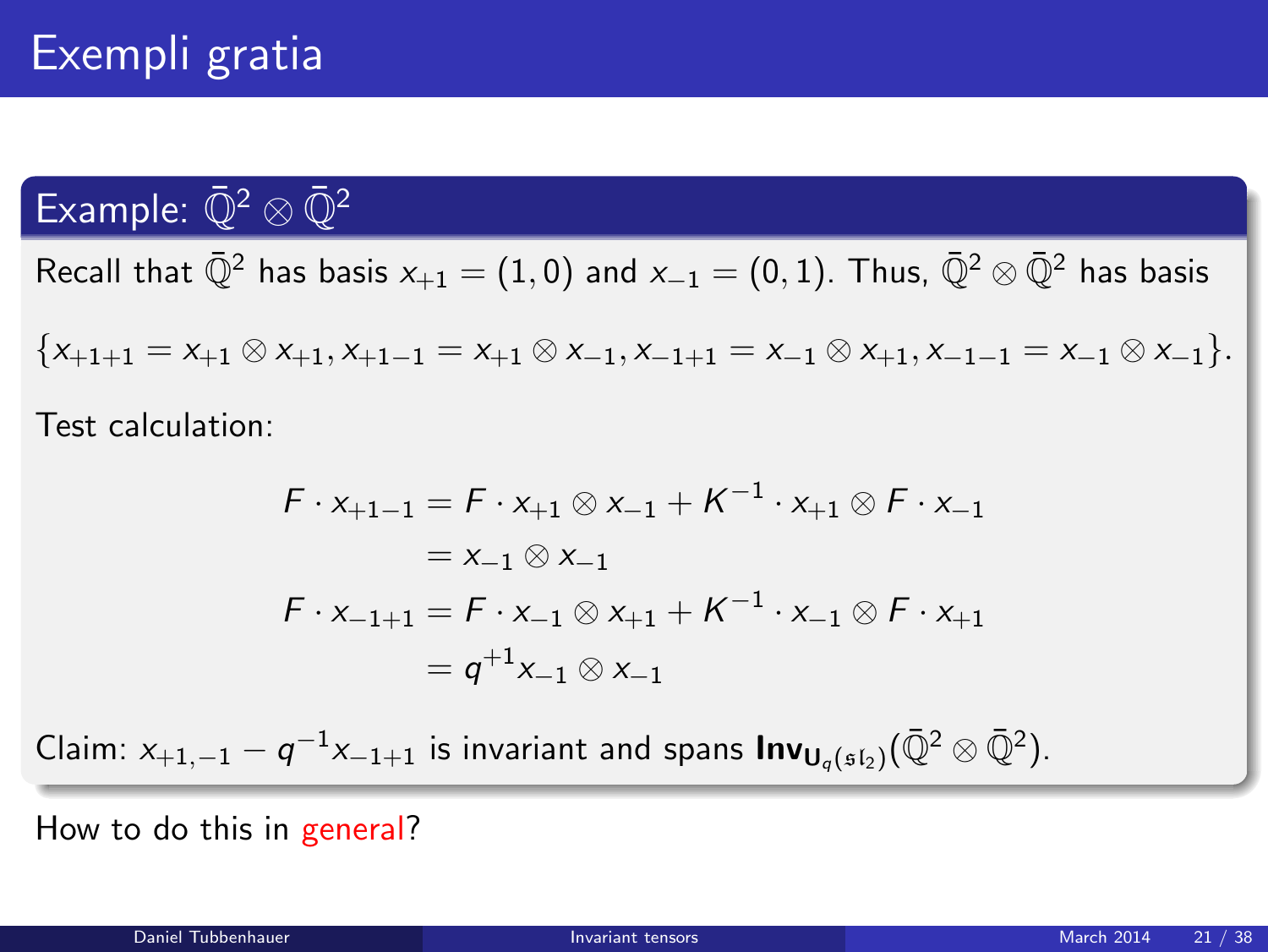### Theorem(Khovanov-Kuperberg 1997)

The decomposition of a  $\mathfrak{sl}_2$ -web  $w\in\mathsf{Mor}(\emptyset,\vec{k})$  in terms of the elementary tensors  $x_{\vec{S}}$  is encoded by the flow lines  $f$  on  $w$  in the following way:

- Each flow f induces a state string  $\vec{S}_f = (\pm, \dots, \pm)$  at the boundary and has a weight  $wt(w_f)$ .
- Then the coefficient for  $x_{\vec{S}_f}$  is  $(-q)^{\text{wt}(w_f)}$ .

• Thus, 
$$
w = \sum_f (-q)^{\mathsf{wt}(w_f)} x_{\vec{S}_f}.
$$

 $(Only n = 2!)$  A basis Arc of  $Mor(\emptyset, \vec{k})$  is given by all arc diagrams.

# Example:  $\bar{\mathbb{Q}}^2 \otimes \bar{\mathbb{Q}}^2$  again

In this case there is exactly one arc  $u$  and it has the two flows

$$
\mathsf{wt}(\bigcup \bigcup) = 0, \vec{S} = (+1,-1) \text{ and } \mathsf{wt}(\bigcup \bigcup) = -1, \vec{S} = (-1,+1)
$$

Conclusion:  $u = x_{+1} \otimes x_{-1} - q^{-1}x_{-1} \otimes x_{+1}$ .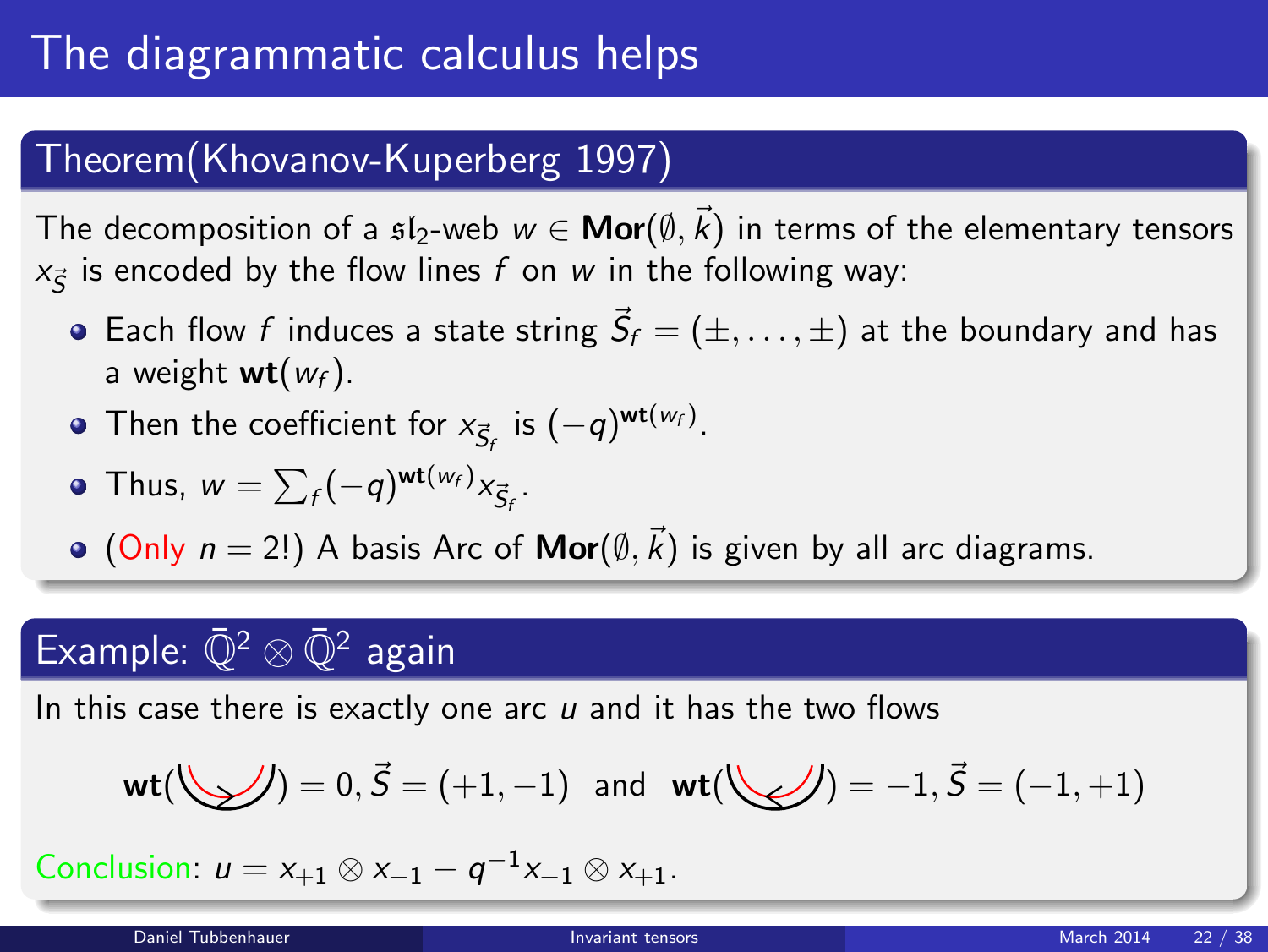### Example



Observation: One leading term plus a rest with coefficients in  $q^{-1}{\mathbb Z}[q^{-1}]!$  This is called the negative exponent property. In fact, the arc basis is the dual canonical basis in the sense of Lusztig.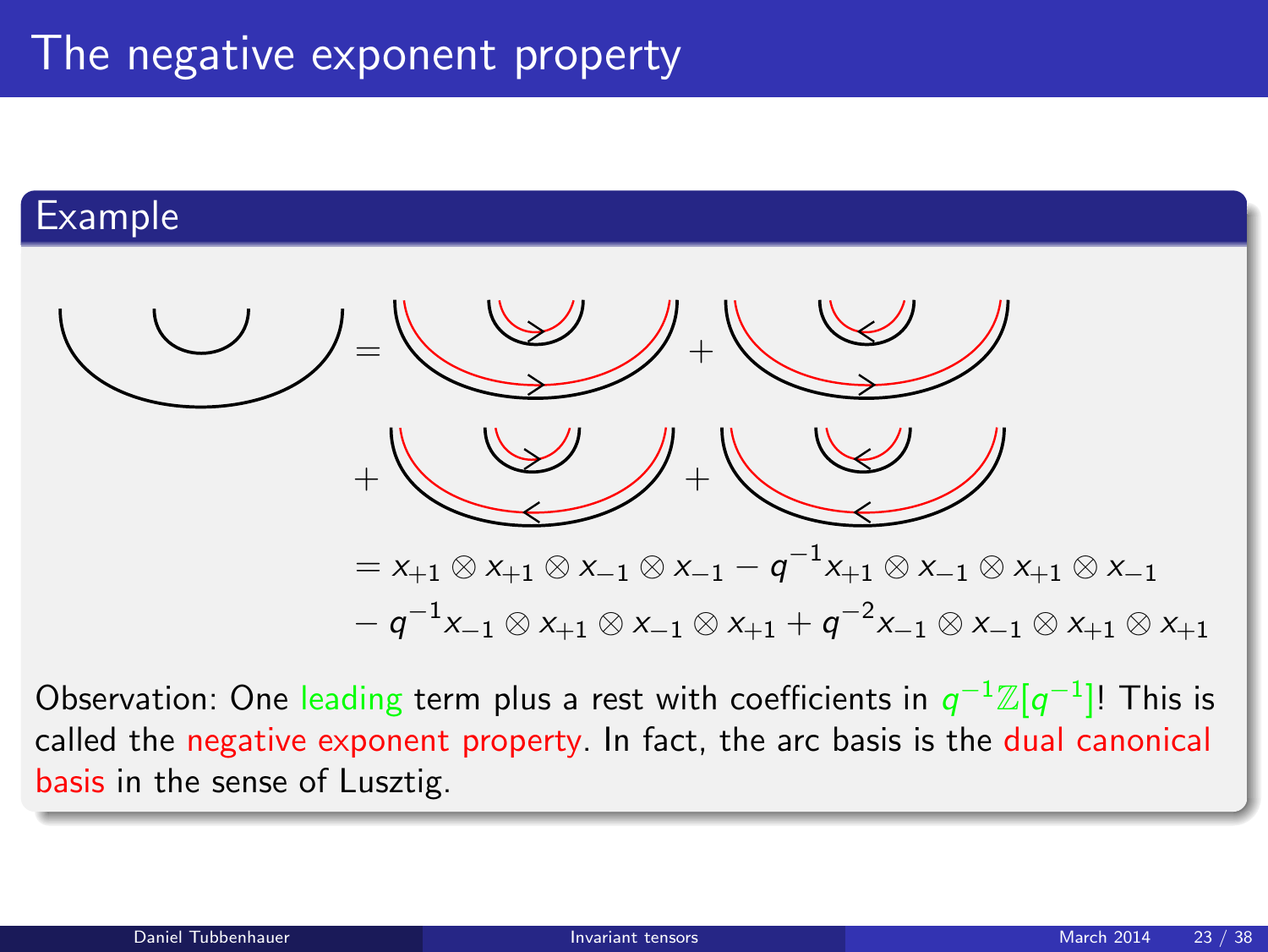# $n > 2$ ? Use q-skew Howe!

Roughly:

- Express a  $\mathfrak{sl}_n$ -web as a string of F's acting on a highest weight vector  $v_{n^e}$ .
- $\bullet$  The action of the F's is given by the splits and merges. Read of the resulting vector inductively.
- There is also a purely combinatorial way to do this!

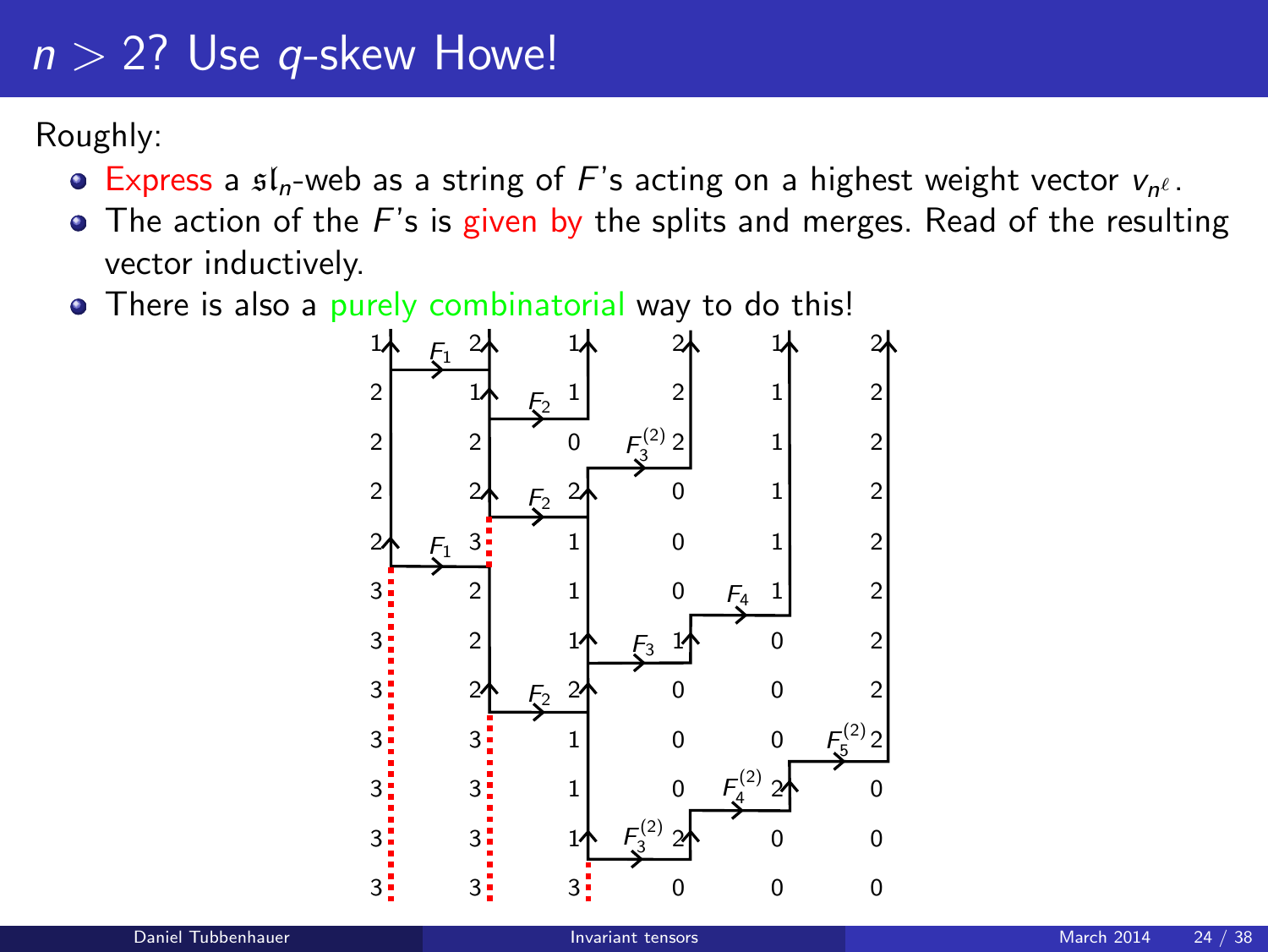# Dual canonical  $\mathfrak{sl}_n$ -webs? Quantum skew Howe duality!

### Counterexample



Note that "most"  $n > 2$ -webs do not have this property and this makes live very complicated! But using q-skew Howe duality one can obtain an iff-condition for a web to be dual canonical plus an algorithm to compute the dual canonical basis.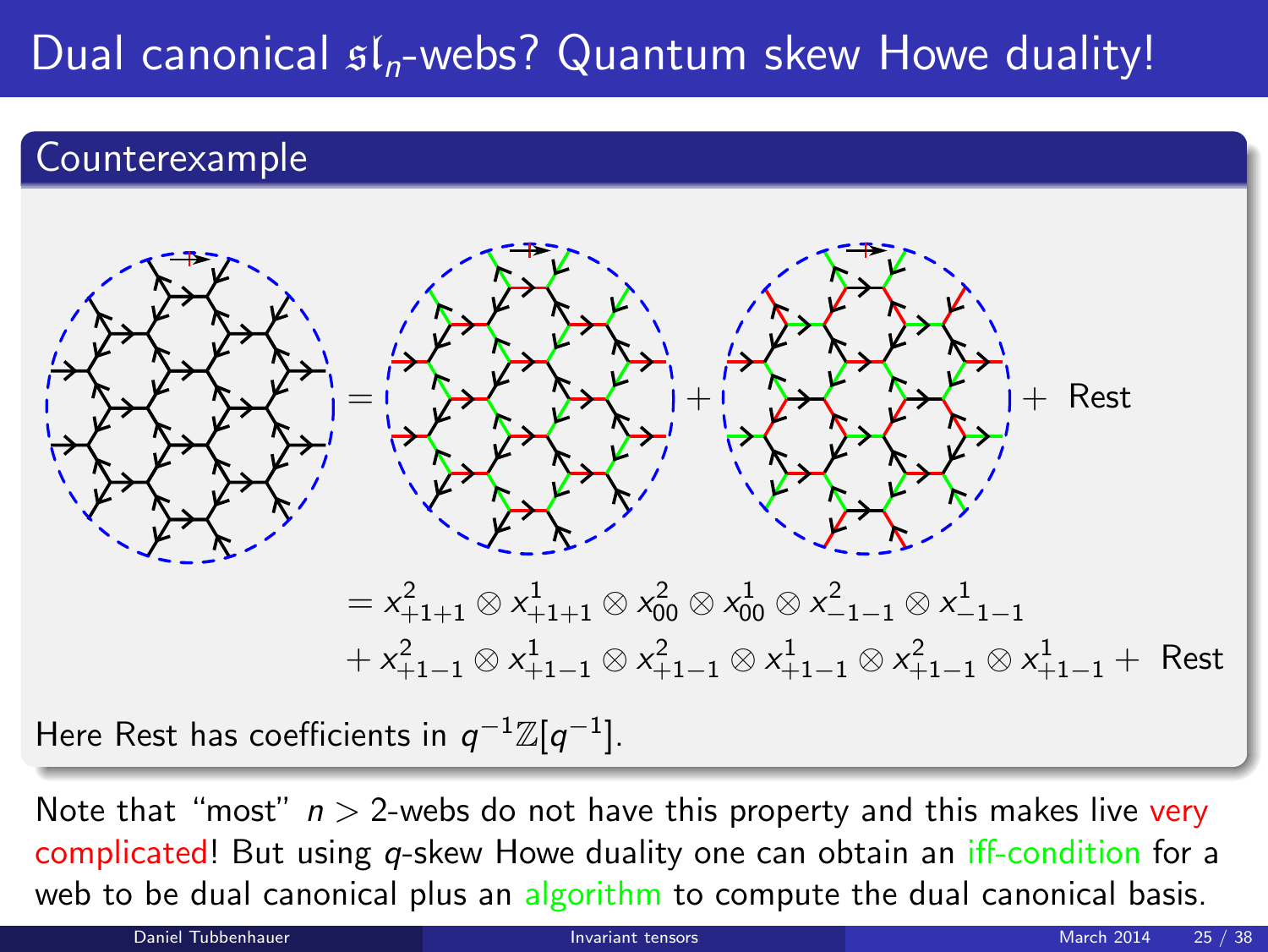Let  $L_D$  be a diagram of an oriented link. Set  $[2]=q+q^{-1}$  and

 $n_{+}$  = number of crossings  $\chi$  n<sub>−</sub> = number of crossings  $\chi$ 

#### Definition/Theorem(Jones 1984, Kauffman 1987)

The bracket polynomial of the diagram  $L<sub>D</sub>$  (without orientations) is a polynomial  $\langle L_D \rangle \in \mathbb{Z}[q,q^{-1}]$  given by the following rules.

 $\langle \emptyset \rangle = 1$  (normalization).

• 
$$
\langle \rangle \langle \rangle = \langle \rangle
$$
  $\langle \rangle - q \langle \rangle$  (recursion step 1).

- $\bullet \langle \bigcirc \amalg L_D \rangle = [2] \cdot \langle L_D \rangle$  (recursion step 2).
- <span id="page-25-0"></span> $[2]J(L_D) = (-1)^{n_{-}} q^{n_{+}-2n_{-}} \langle L_D \rangle$  (Re-normalization).

The polynomial  $J(\cdot)\in \mathbb{Z}[q,q^{-1}]$  is an invariant of oriented links.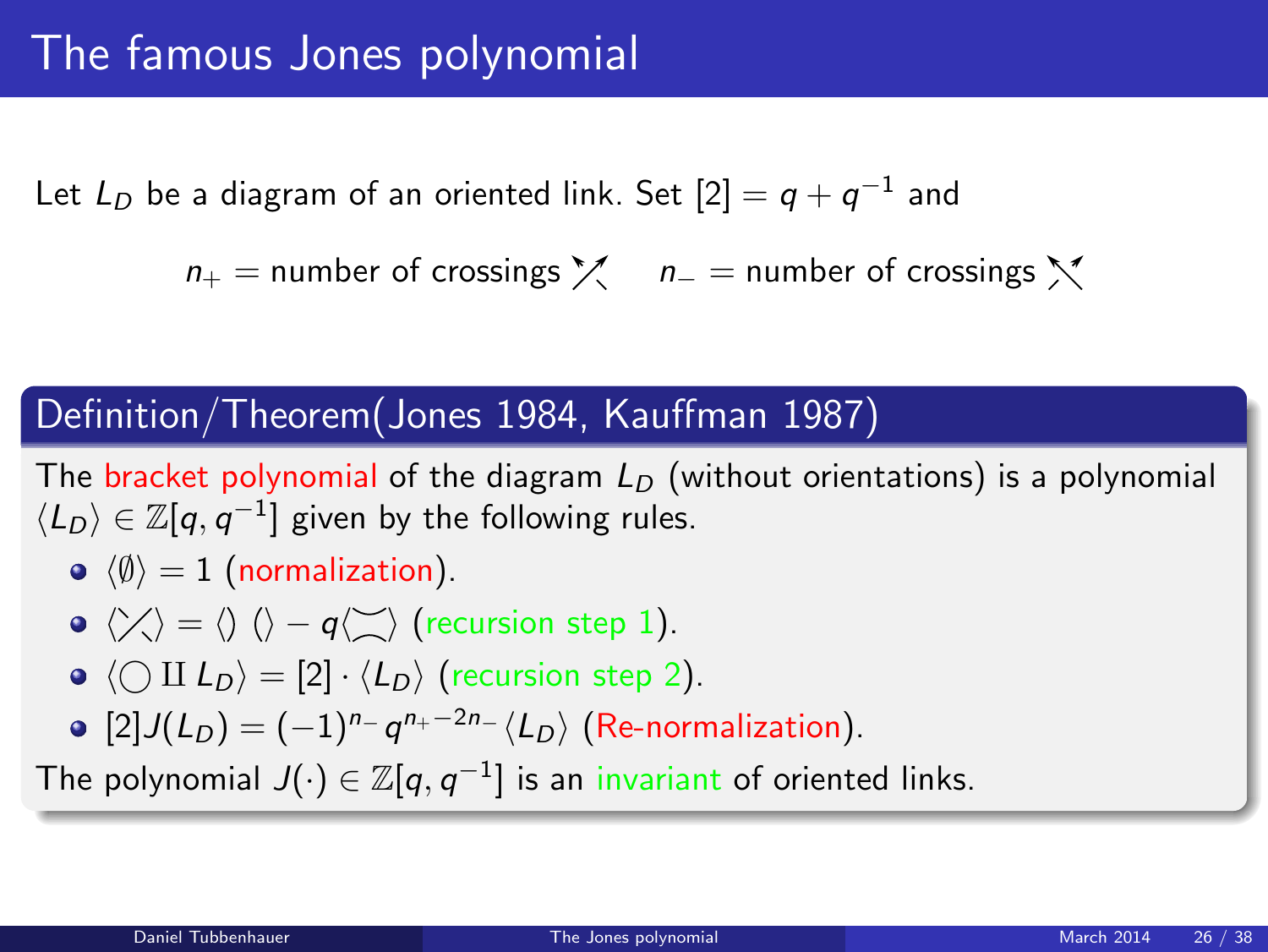

Thus,  $J(Hopf) = q^5 + q$ , i.e the Hopf link is not trivial!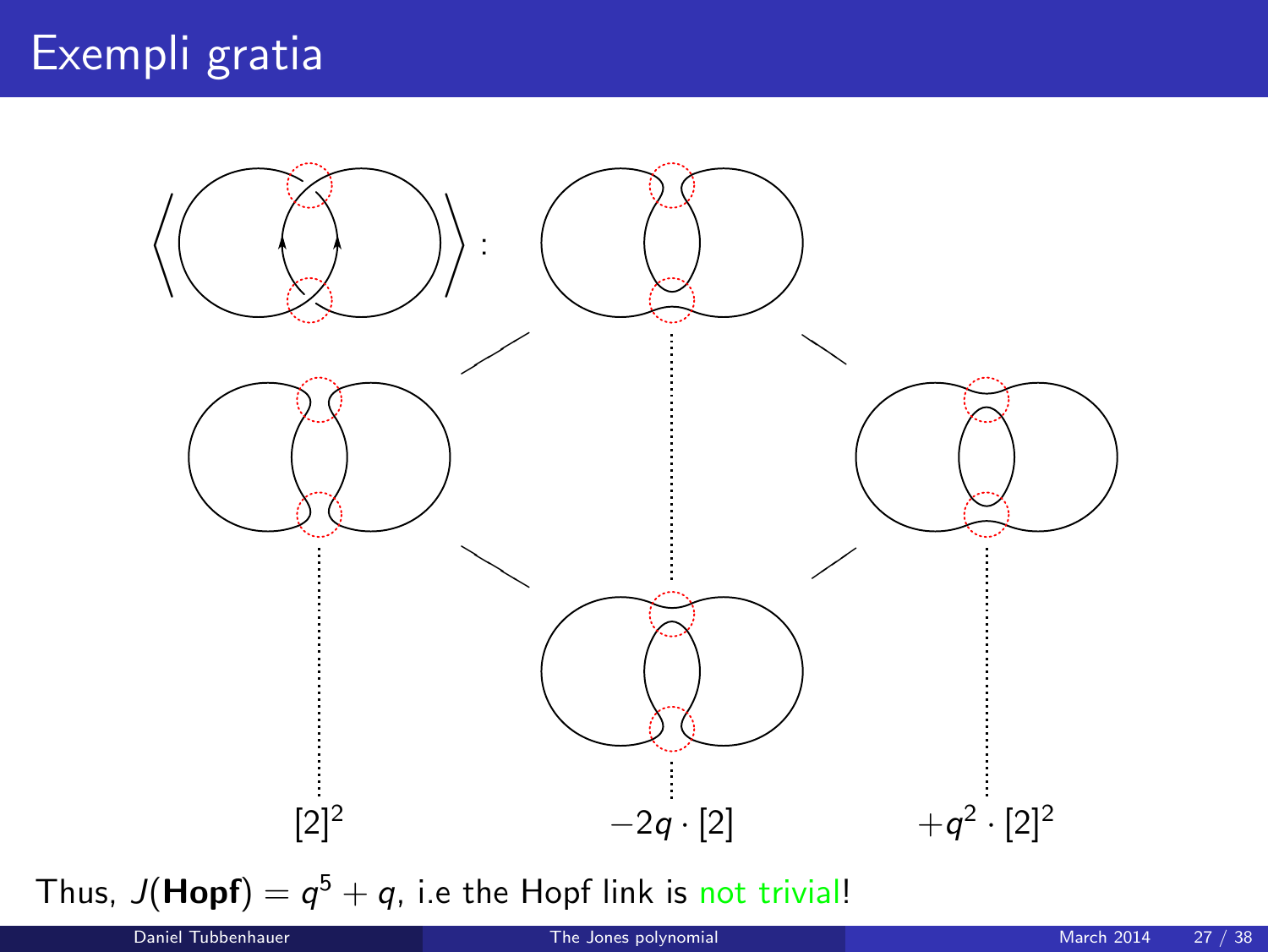### Definition/Theorem(HOMFLY 1985, PT 1987)

Define a polynomial  $P_n(L_D)\in \mathbb{Z}[q,q^{-1}]$  uniquely determined by the property  $P_n(\bigcap) = 1$  and the so-called  $\mathfrak{sl}_n$  skein relations

$$
q^{2n}\cdot P_n(\mathcal{X})-q^{-2n}\cdot P_n(\mathcal{X})=(q+q^{-1})\cdot P_n(\mathcal{Y})
$$
.

The  $\mathfrak{sl}_n$ -HOMFLY-PT polynomial is a link invariant and  $P_2(L_D) = J(L_D)$ .

Shortly after Jones several authors independently found new knot polynomials. One example is the HOMFLY-PT polynomial. Moreover, researches discovered connections to different parts of mathematics and physics. Before the "Jones revolution" there was a lack of knot polynomials and after there where too many. The questions shifted to:

"Why do they exist? How can we order them?"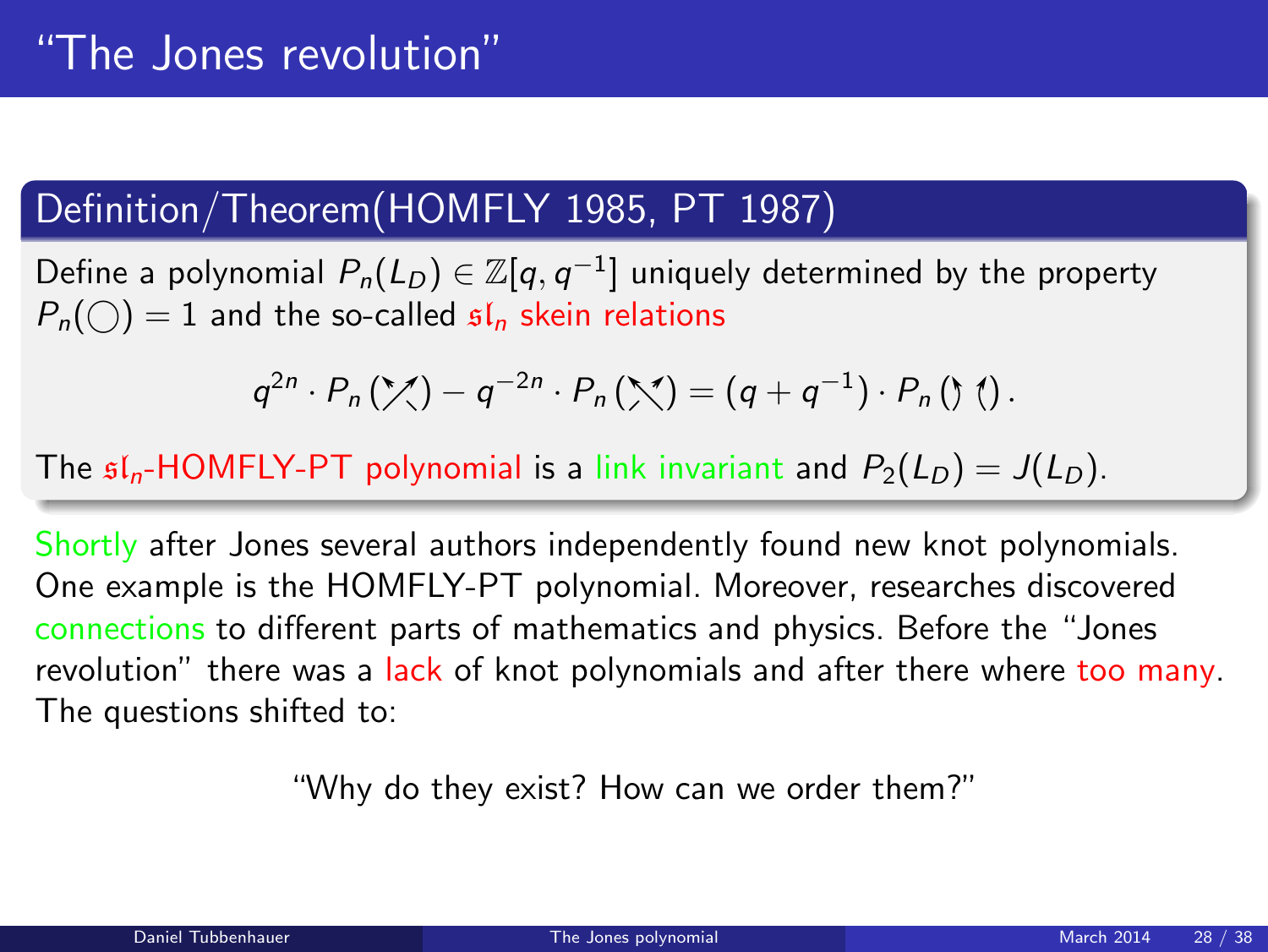# A tangle is an intertwiner

Let  $\frak g$  be any classical Lie algebra. Denote by  $\lambda_i,\mu_j$  the  $\boldsymbol{\mathsf{U}}_q(\frak g)$ -representation of highest weight  $V_{\lambda_i},V_{\mu_j}.$  Let  $\mathcal{T}_D$  be a diagram of a,  $\lambda_i,\mu_j$ -colored, oriented tangle.

<span id="page-28-0"></span>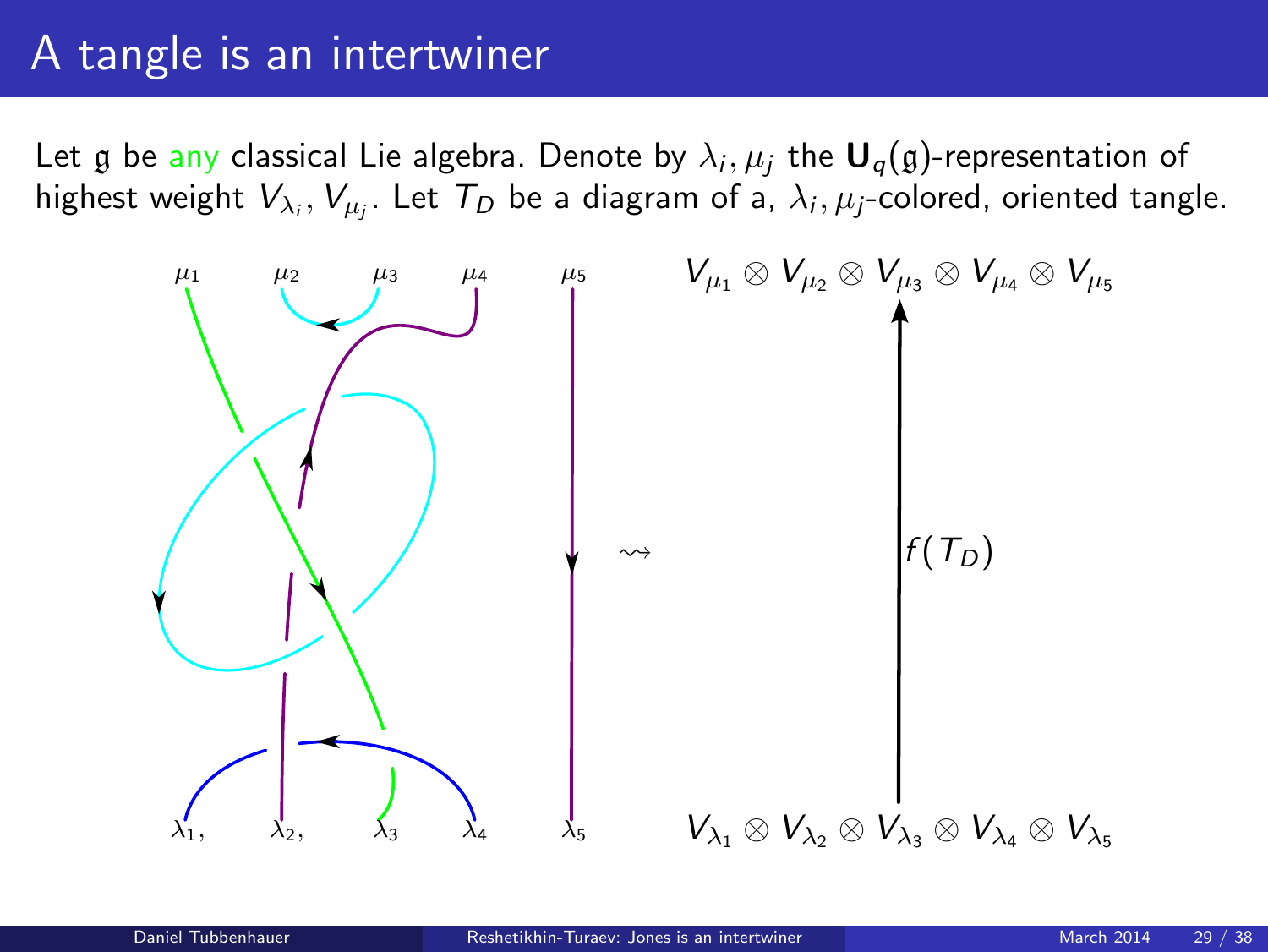### Definition(Reshetikhin-Turaev 1990)

Given the set-up from before we define a certain  $U_{q}(q)$ -intertwiner

$$
f(T_D)\colon V_{\lambda_1}\otimes\cdots\otimes V_{\lambda_k}\to V_{\lambda_{k+1}}\otimes\cdots\otimes V_{\lambda_l}.
$$

#### Theorem(Reshetikhin-Turaev 1990)

The  $U_q(q)$ -intertwiner  $f(T_p)$  is an invariant of  $T_p$ .

#### Corollary(Reshetikhin-Turaev 1990)

In the case of colored, oriented links  $L_D$  we have

$$
f(L_D)\colon \bar{\mathbb{Q}}(q)\to \bar{\mathbb{Q}}(q),\; 1\mapsto P_{\mathsf{RT}}(L_D)\in \mathbb{Z}[q,q^{-1}],
$$

that is each configuration as above gives a polynomial invariant of oriented links!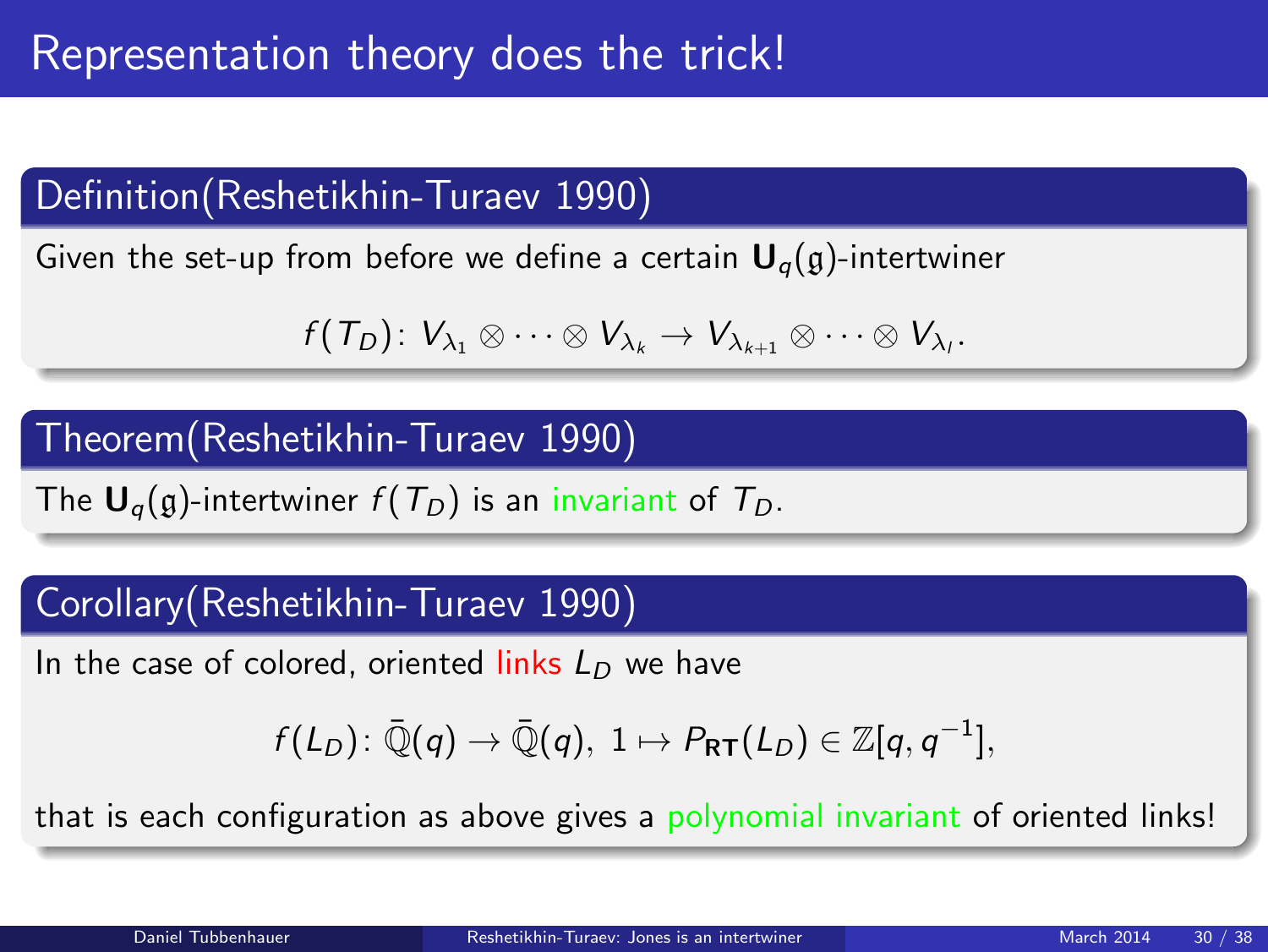#### Example

We have the following list of examples!

- Let  $\mathfrak{g}=\mathfrak{sl}_2.$  If we restrict to the  $\mathsf{U}_q(\mathfrak{sl}_2)$ -vector representation  $\bar{\mathbb{Q}}^2$ , then the Reshetikhin-Turaev polynomial  $P_{RT}(\cdot)$  is the Jones or  $\mathfrak{sl}_2$ -polynomial.
- Let  $g = \mathfrak{sl}_2$ . If we allow any kind of coloring with  $\mathbf{U}_q(\mathfrak{sl}_2)$ -representations, then  $P_{RT}(\cdot)$  is the so-called colored Jones polynomial.
- Let  $\mathfrak{g}=\mathfrak{sl}_n.$  If we restrict to the  $\mathsf{U}_q(\mathfrak{sl}_n)$ -vector representation  $\bar{\mathbb{Q}}^n$ , then the Reshetikhin-Turaev polynomial  $P_{RT}(\cdot)$  is the  $sI_n$ -polynomial.
- But the Reshetikhin-Turaev polynomial is much more generalize than all of them and "explains" them using one concept.

Moral: A lot of link polynomials are special instances of symmetries of the quantum groups  $U_q(g)!$ 

Question: Can we do this more explicit for  $q = \frac{1}{2}l_n$ ?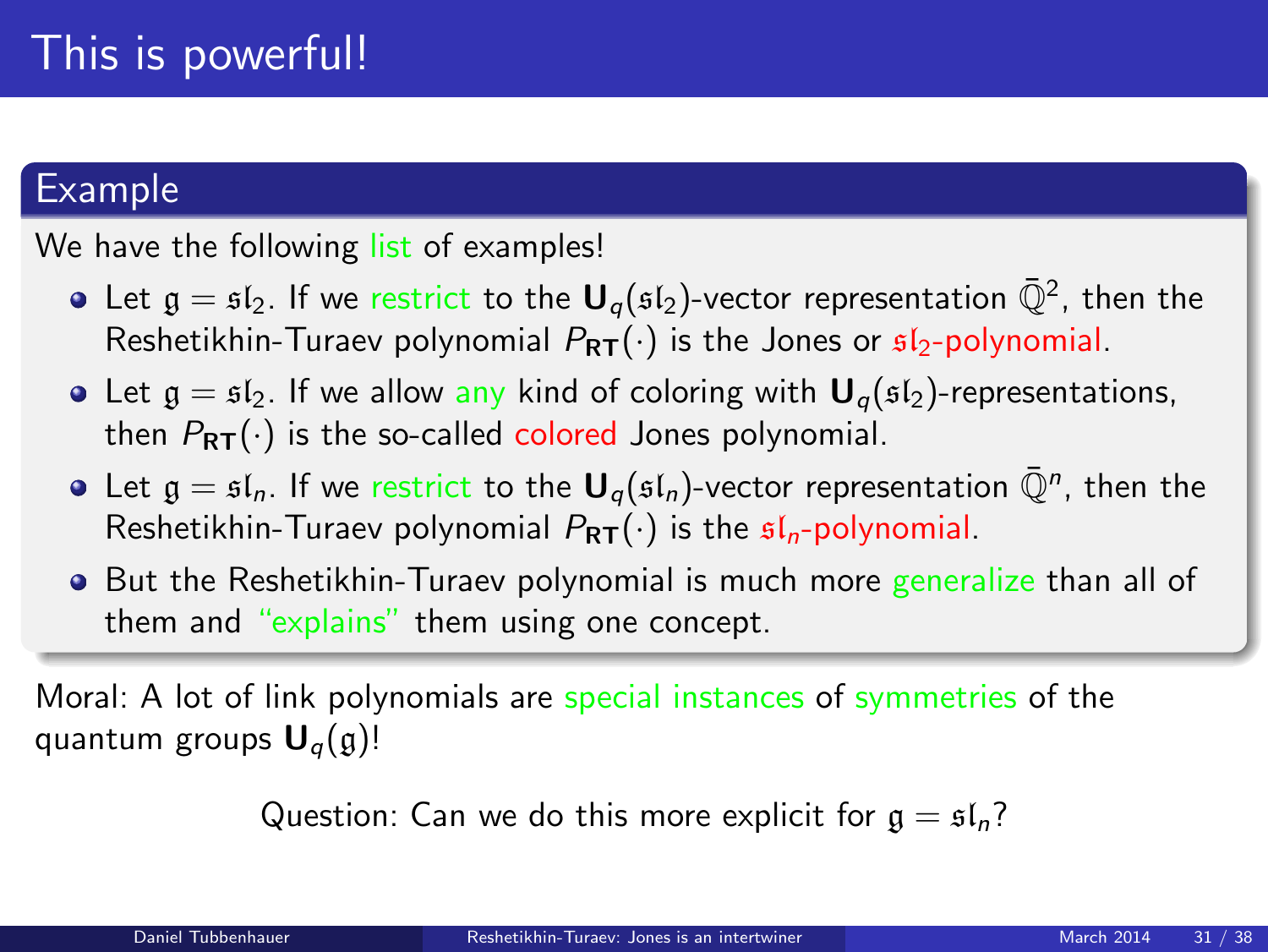# "Straightening" again

Consider a diagram of an oriented tangle. Its components can be colored with colors  $k \in \{0, \ldots, n\}$ . These colors correspond to the fundamental  ${\mathsf U}_q(\mathfrak{sl}_n)$ -representations  $\Lambda^k\bar{\mathbb Q}^n$ . Straightening it into a Morse position.

<span id="page-31-0"></span>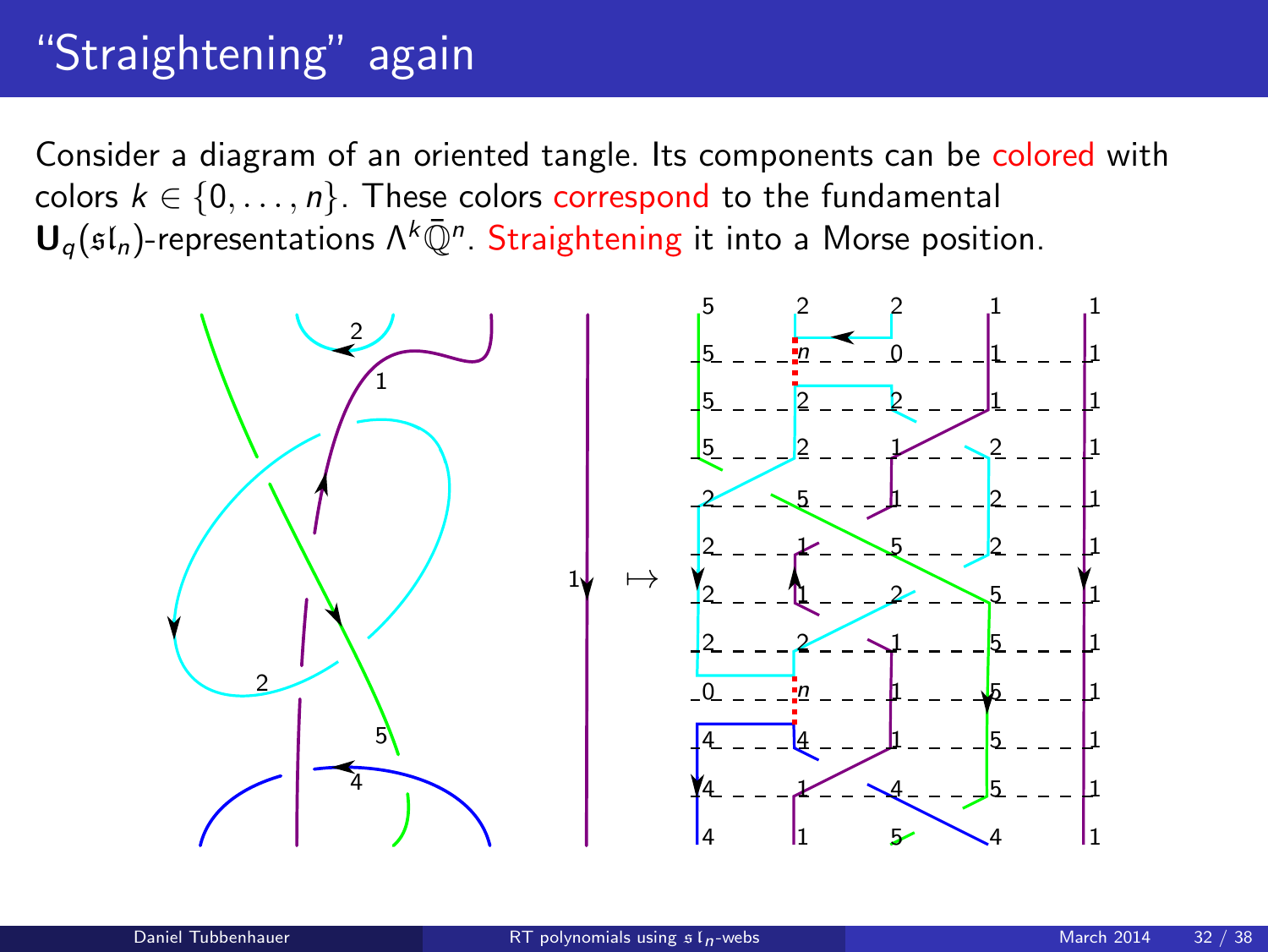We can define as before the category  $\mathbf{Sp}(\mathbf{U}_q(\mathfrak{sl}_n))$  consisting of 1-cells as



Let  $b\leq$   $a.$  Define an  $\bm{\mathsf{U}}_q(\mathfrak{sl}_n)$ -intertwiner  $\Lambda^a\bar{\mathbb{Q}}^n\otimes\Lambda^b\bar{\mathbb{Q}}^n\to\Lambda^b\bar{\mathbb{Q}}^n\otimes\Lambda^a\bar{\mathbb{Q}}^n$  as follows.



"Morally" (up to some signs, shifts, re-orientations) the same for  $a < b$  and  $\sum$ .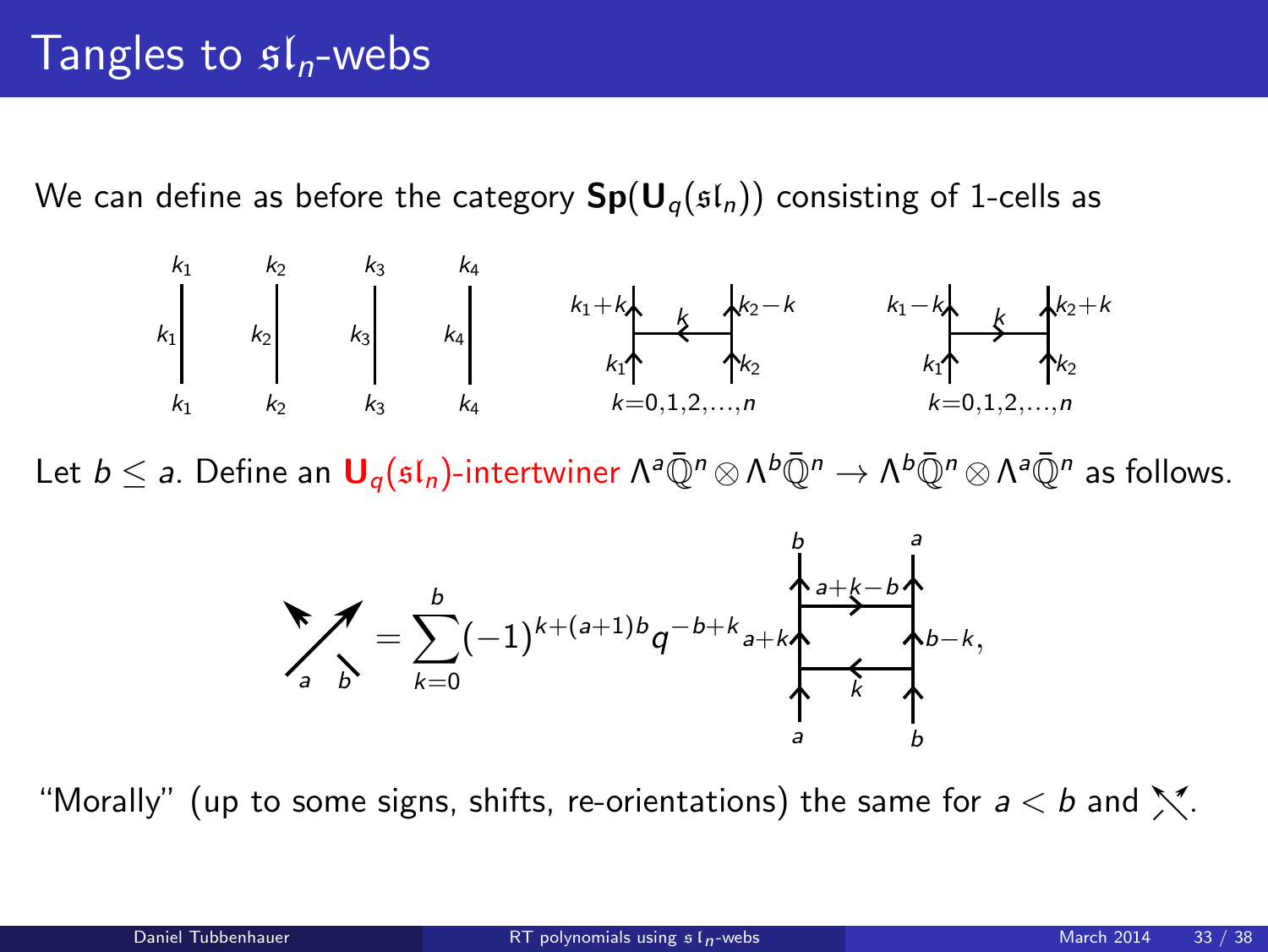# Exempli gratia: Hopf link for  $s1$



 $f_{10}(\mathsf{Hopf})$ :  $\Lambda^2\bar{\mathbb{Q}}^2\otimes \bar{\mathbb{Q}}\otimes \Lambda^2\bar{\mathbb{Q}}^2\otimes \bar{\mathbb{Q}}\to \bar{\mathbb{Q}}\otimes \bar{\mathbb{Q}}\otimes \Lambda^2\bar{\mathbb{Q}}^2\otimes \Lambda^2\bar{\mathbb{Q}}^2$  is an intertwiner in  $Sp(U_q(\mathfrak{sl}_n))$ . In the end we get the same polynomial as before (up to a shift). Conclusion: Works fine for  $n = 2$ . What about  $n > 2$ ?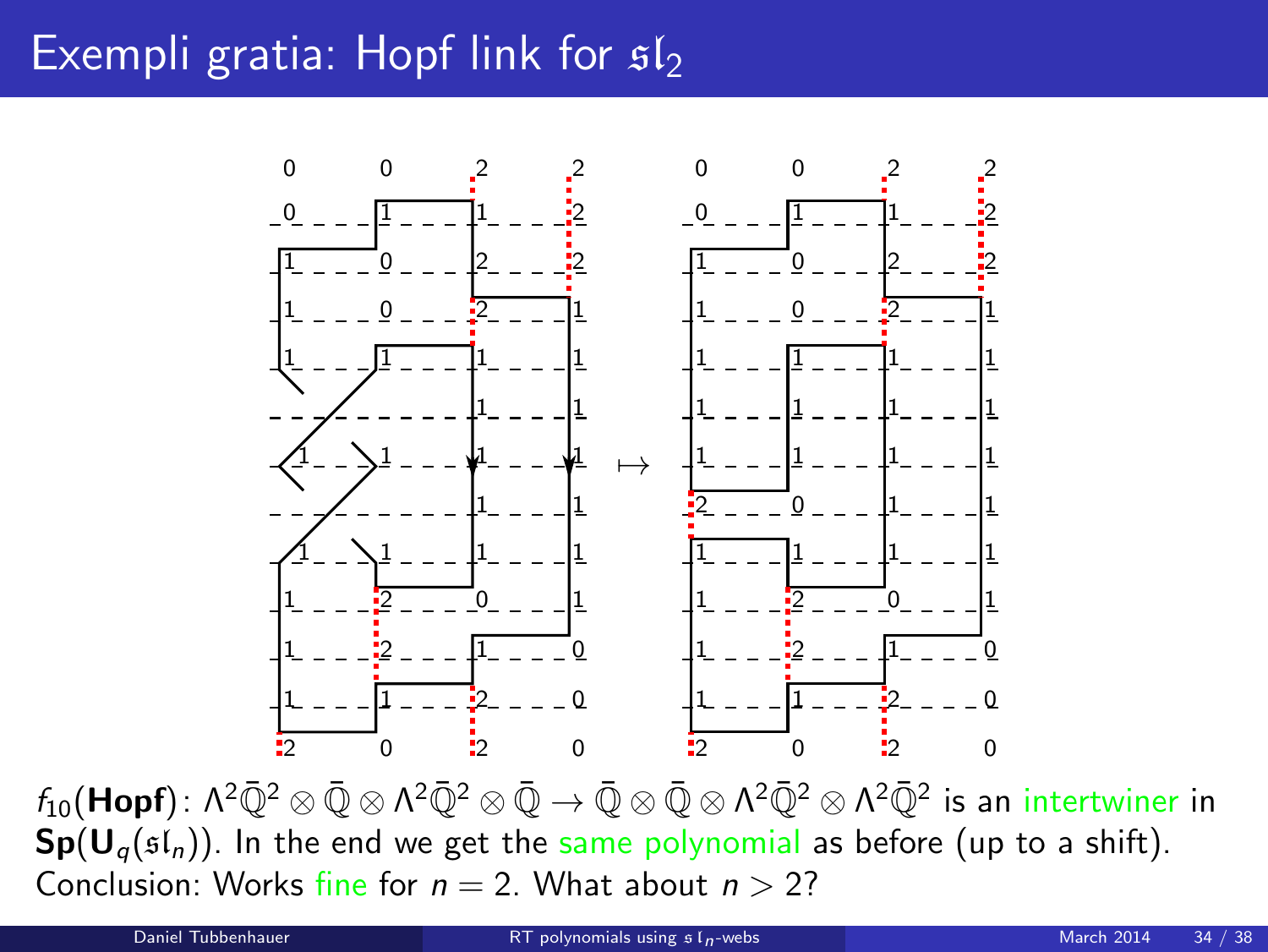## Quantum skew Howe duality helps



Recall that we have an  $\dot{\textbf U}_q(\mathfrak{sl}_d)$ -action on  $\textbf{Sp}(\textbf U_q(\mathfrak{sl}_n))^d$ . In the example above

 $f_{10}$ (Hopf) =  $F_2F_1F_3F_2F_1E_1F_2F_3F_2F_1F_2^{(2)}v_{2200}$ .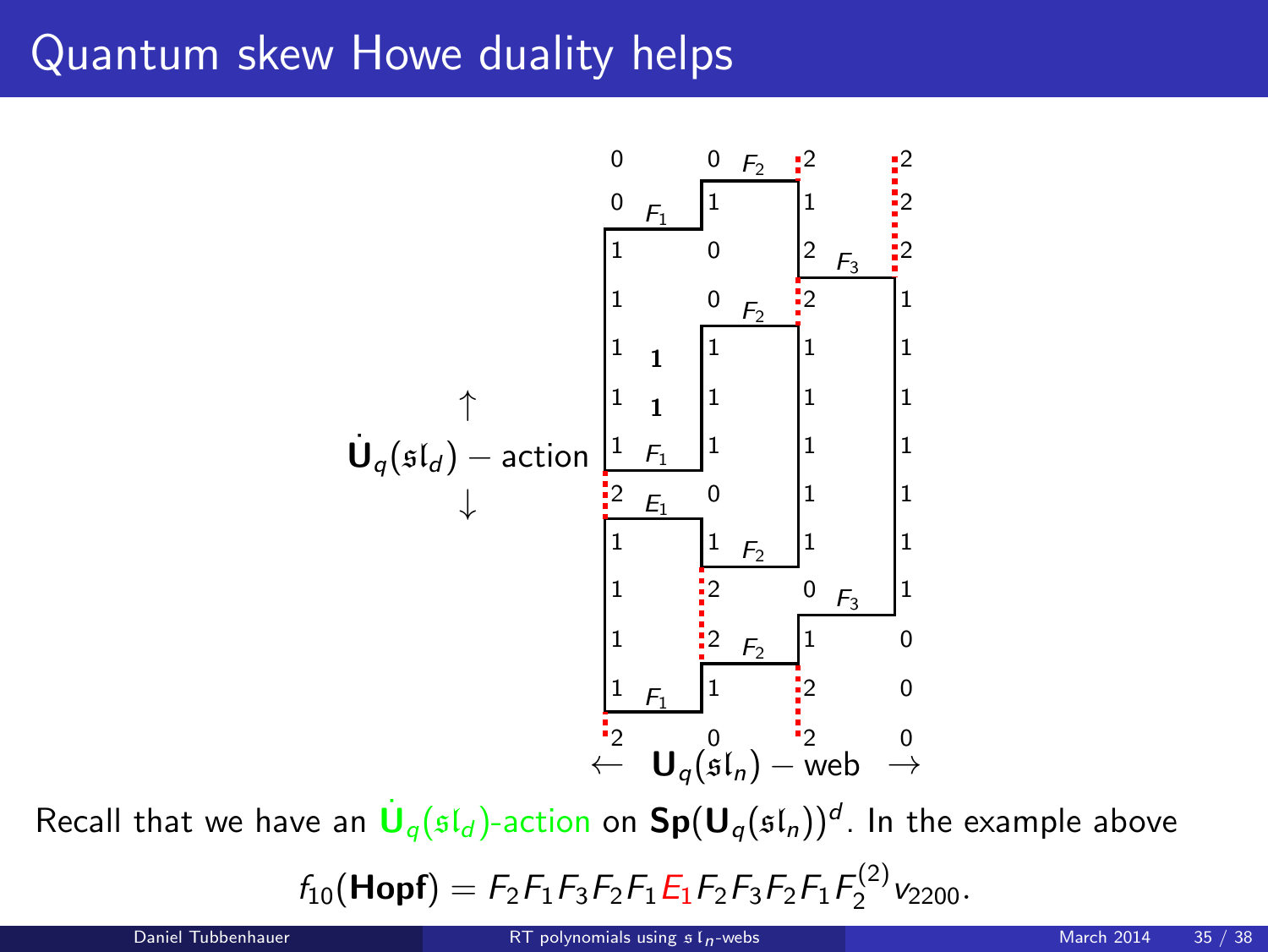#### The lower part  $\dot{\mathsf{U}}_q^ _{q}$  ( $\mathfrak{sl}_d$ ) suffices!



A crucial observation: We need only F's!

 $f_{10}$ (Hopf) =  $F_4^{(2)}F_4F_3F_5F_4F_2F_3F_2F_1F_4F_3F_2F_5F_4F_3F_2F_1F_4^{(2)}F_3^{(2)}F_2^{(2)}v_{220000}$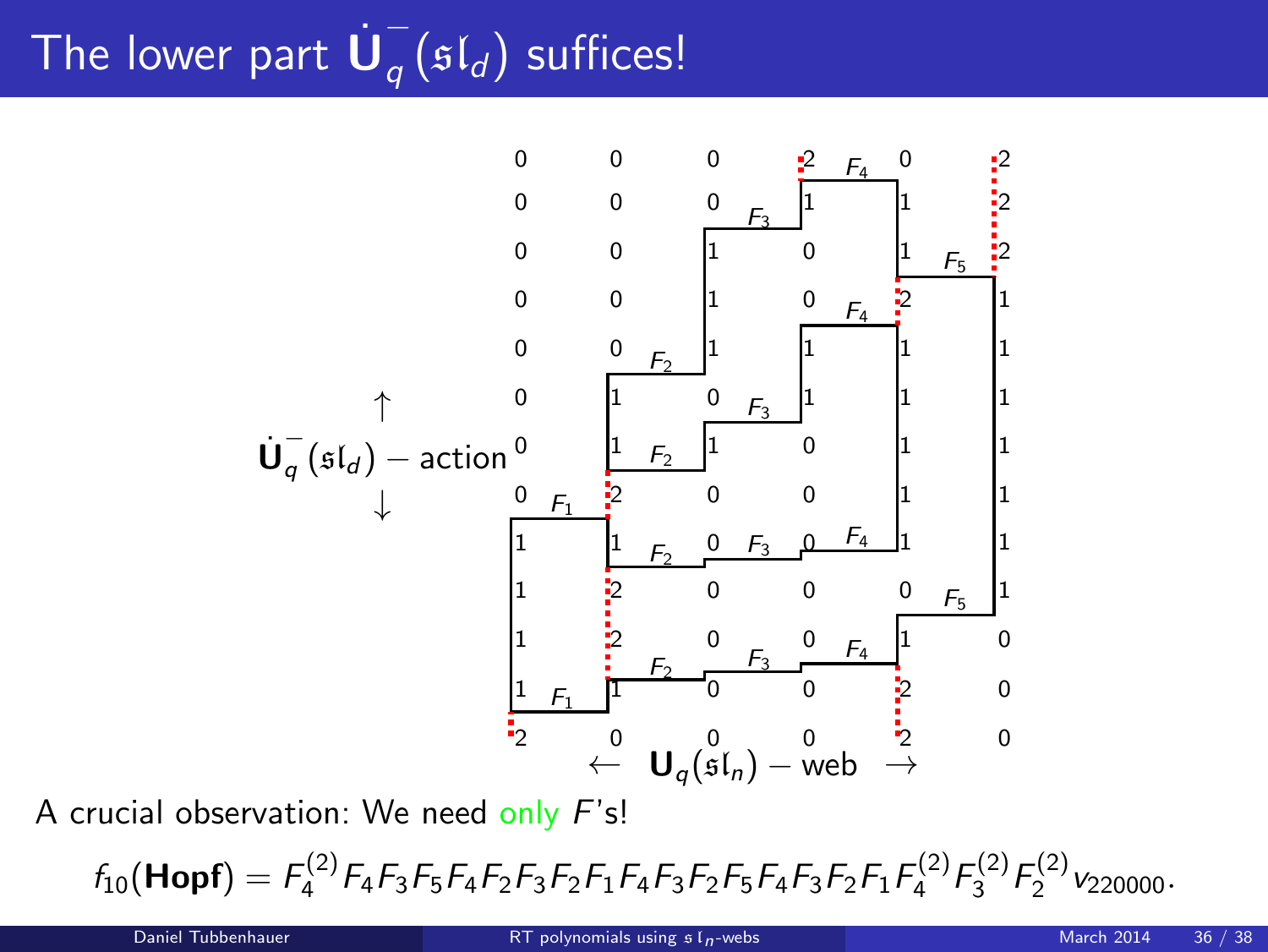Let us summarize the connection between (colored)  $sI_n$ -polynomials and the  $\dot{\mathbf{U}}_q(\mathfrak{sl}_d)$ - $\mathbf{U}_q(\mathfrak{sl}_n)$ -skew Howe duality.

- Reshetikhin-Turaev: The  $\mathfrak{sl}_n$ -polynomials  $P_n(\cdot)$  are  $\mathbf{U}_n(\mathfrak{sl}_n)$ -intertwiner.
- ${\mathbf U}_q(\mathfrak{sl}_n)$ -intertwiner are vectors in hom's between  $\dot{{\mathbf U}}_q(\mathfrak{sl}_d)$ -weight spaces.
- Only F's: The space of invariant  $\mathbf{U}_q(\mathfrak{sl}_n)$ -tensors is a  $\dot{\mathbf{U}}_q(\mathfrak{sl}_d)$ -representation of some highest weight  $v_h$  and  $\dot{\bm{\mathsf{U}}}_q^ _q$  ( $\mathfrak{sl}_d$ ) suffices.
- Conclusion: The (colored)  $\mathfrak{sl}_n$ -polynomials  $P_n(\cdot)$  are instances of highest  $\dot{\mathbf{U}}_q(\mathfrak{sl}_d)$ -weight representation theory!
- If L<sub>D</sub> is a link diagram, then  $P_n(L_D)$  is obtained by jumping via F's from a highest  $\dot{\mathbf U}_q(\mathfrak{sl}_d)$ -weight  $v_h$  to a lowest  $\dot{\mathbf U}_q(\mathfrak{sl}_d)$ -weight  $v_l!$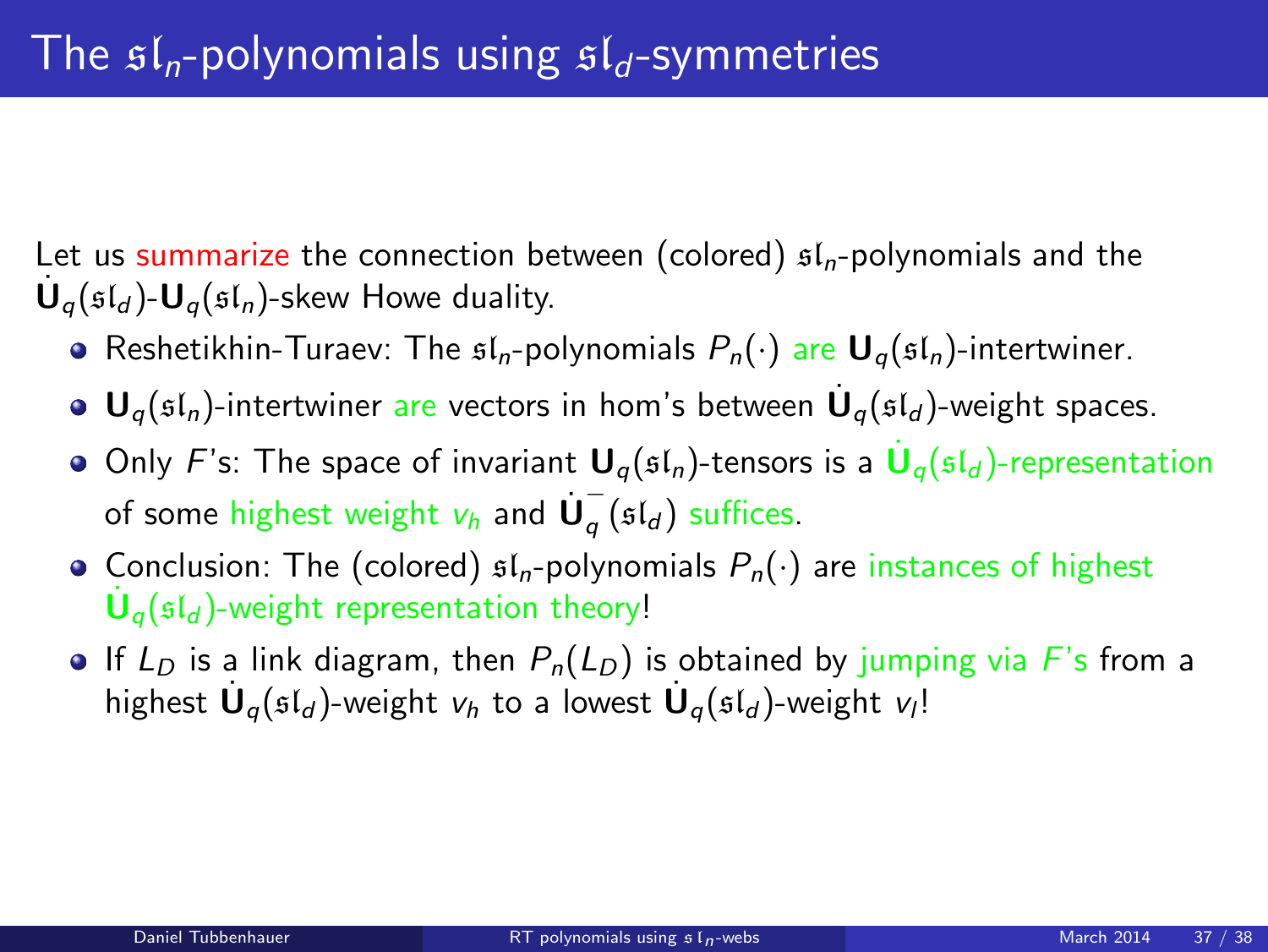There is still much to do...